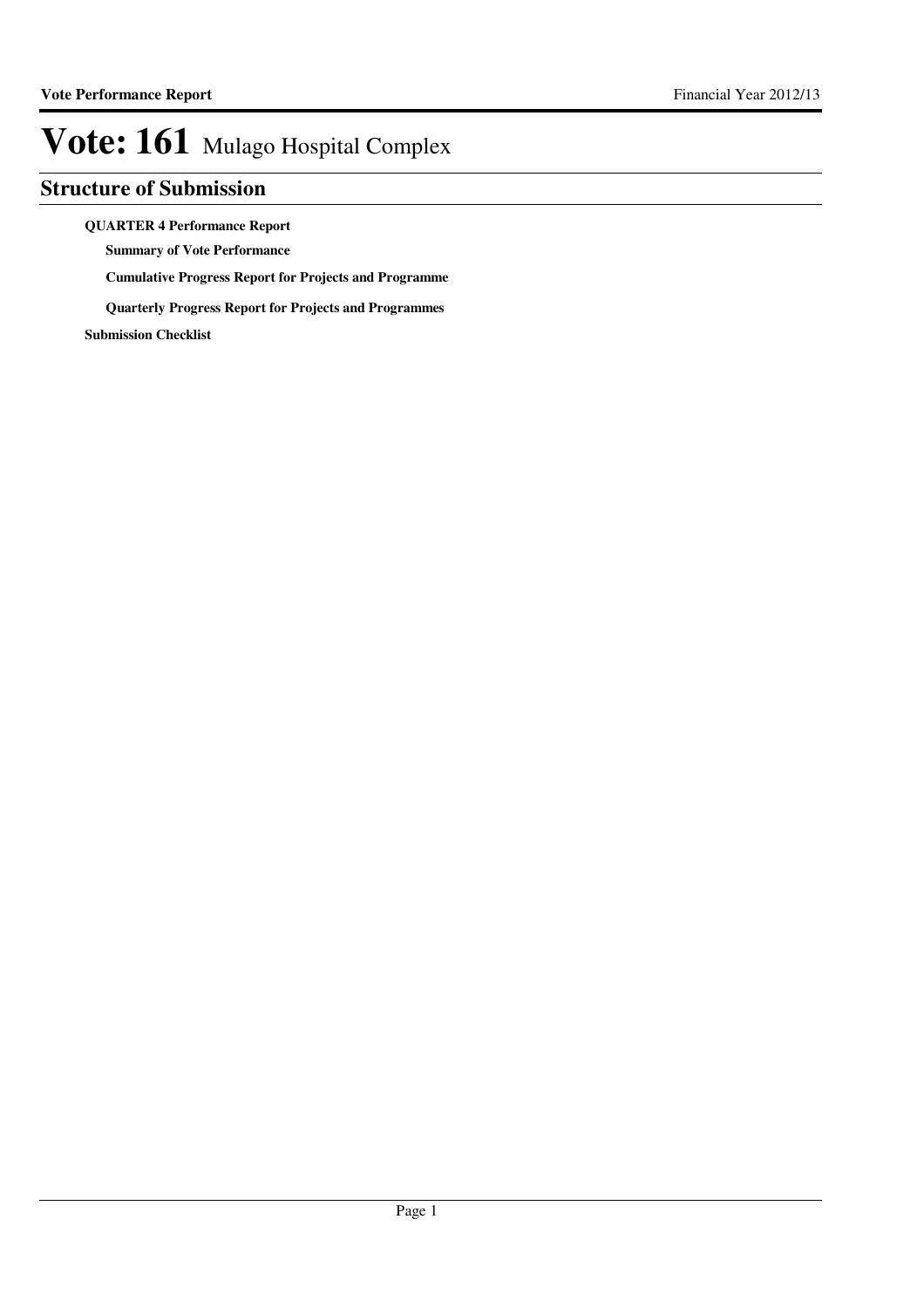### **QUARTER 4: Highlights of Vote Performance**

### *V1: Summary of Issues in Budget Execution*

*This section provides an overview of Vote expenditure* 

**(i) Snapshot of Vote Releases and Expenditures**

Table V1.1 below summarises cumulative releases and expenditures by the end of the quarter:

### **Table V1.1: Overview of Vote Expenditures (UShs Billion)**

| (i)                           | <i>Excluding Arrears, Taxes</i> | Approved<br><b>Budget</b> | <b>Cashlimits</b><br>by End | <b>Released</b><br>by End | <b>Spent by</b><br><b>End Jun</b> | % Budget<br><b>Released</b> | <b>Spent</b> | % Budget % Releases<br><b>Spent</b> |
|-------------------------------|---------------------------------|---------------------------|-----------------------------|---------------------------|-----------------------------------|-----------------------------|--------------|-------------------------------------|
|                               | Wage                            | 18.985                    | N/A                         | 17.938                    | 16.478                            | 94.5%                       | 86.8%        | 91.9%                               |
| Recurrent                     | Non Wage                        | 8.221                     | 13.111                      | 8.449                     | 8.198                             | 102.8%                      | 99.7%        | 97.0%                               |
|                               | GoU                             | 5.020                     | 3.513                       | 5.353                     | 5.020                             | 106.6%                      | 100.0%       | 93.8%                               |
| Development                   | Donor $*$                       | 0.000                     | N/A                         | 0.000                     | 0.000                             | N/A                         | N/A          | N/A                                 |
|                               | <b>GoU</b> Total                | 32.226                    | 16.623                      | 31.740                    | 29.695                            | $98.5\%$                    | $92.1\%$     | $93.6\%$                            |
| <b>Total GoU+Donor (MTEF)</b> |                                 | 32.226                    | N/A                         | 31.740                    | 29.695                            | $98.5\%$                    | $92.1\%$     | $93.6\%$                            |
| ( <i>ii</i> ) Arrears         | Arrears                         | 4.890                     | N/A                         | 0.000                     | 4.890                             | $0.0\%$                     | $100.0\%$    | N/A                                 |
| and Taxes                     | $Taxes**$                       | 0.200                     | N/A                         | 0.150                     | 0.150                             | 75.0%                       | 75.0%        | 100.0%                              |
|                               | <b>Total Budget</b>             | 37.316                    | 16.623293                   | 31.890                    | 34.735                            | $85.5\%$                    | $93.1\%$     | 108.9%                              |
| <i>(iii)</i> Non Tax Revenue  |                                 | 6.548                     | N/A                         | 0.000                     | 0.000                             | $0.0\%$                     | $0.0\%$      | N/A                                 |
|                               | <b>Grand Total</b>              | 43.864                    | 16.623293                   | 31.890                    | 34.735                            | $72.7\%$                    | $79.2\%$     | 108.9%                              |
|                               | Excluding Taxes, Arrears        | 38.774                    | 16.623293                   | 31.740                    | 29.695                            | 81.9%                       | 76.6%        | 93.6%                               |

*\* Donor expenditure information available*

*\*\* Non VAT taxes on capital expenditure*

The table below shows cumulative releases and expenditures to the Vote by Vote Function :

### **Table V1.2: Releases and Expenditure by Vote Function\***

| <b>Billion Uganda Shillings</b>             | Approved Released<br><b>Budget</b> |       | <b>Spent</b> | Released | % Budget % Budget<br>Spent | $\%$<br>Releases<br><b>Spent</b> |
|---------------------------------------------|------------------------------------|-------|--------------|----------|----------------------------|----------------------------------|
| VF:0854 National Referral Hospital Services | 38.77                              | 31.74 | 29.70        | 81.9%    | 76.6%                      | 93.6%                            |
| <b>Total For Vote</b>                       | 38.77                              | 31.74 | 29.70        | $81.9\%$ | 76.6%                      | $93.6\%$                         |

*\* Excluding Taxes and Arrears*

#### **(ii) Matters to note in budget execution**

The delays in budget execution are a result of procurement delays.

### **Table V1.3: High Unspent Balances and Over-Expenditure in the Domestic Budget (Ushs Bn)**

| (i) Major unpsent balances                                        |                         |  |  |  |  |
|-------------------------------------------------------------------|-------------------------|--|--|--|--|
|                                                                   |                         |  |  |  |  |
| <b>Programs and Projects</b>                                      |                         |  |  |  |  |
| <b>1.35Bn Shs</b> Programme/Project: 02                           | <b>Medical Services</b> |  |  |  |  |
| Reason:                                                           |                         |  |  |  |  |
| <b>1.11Bn Shs</b> Programme/Project: 0392 Mulago Hospital Complex |                         |  |  |  |  |
| Reason: N.A.                                                      |                         |  |  |  |  |
| (ii) Expenditures in excess of the original approved budget       |                         |  |  |  |  |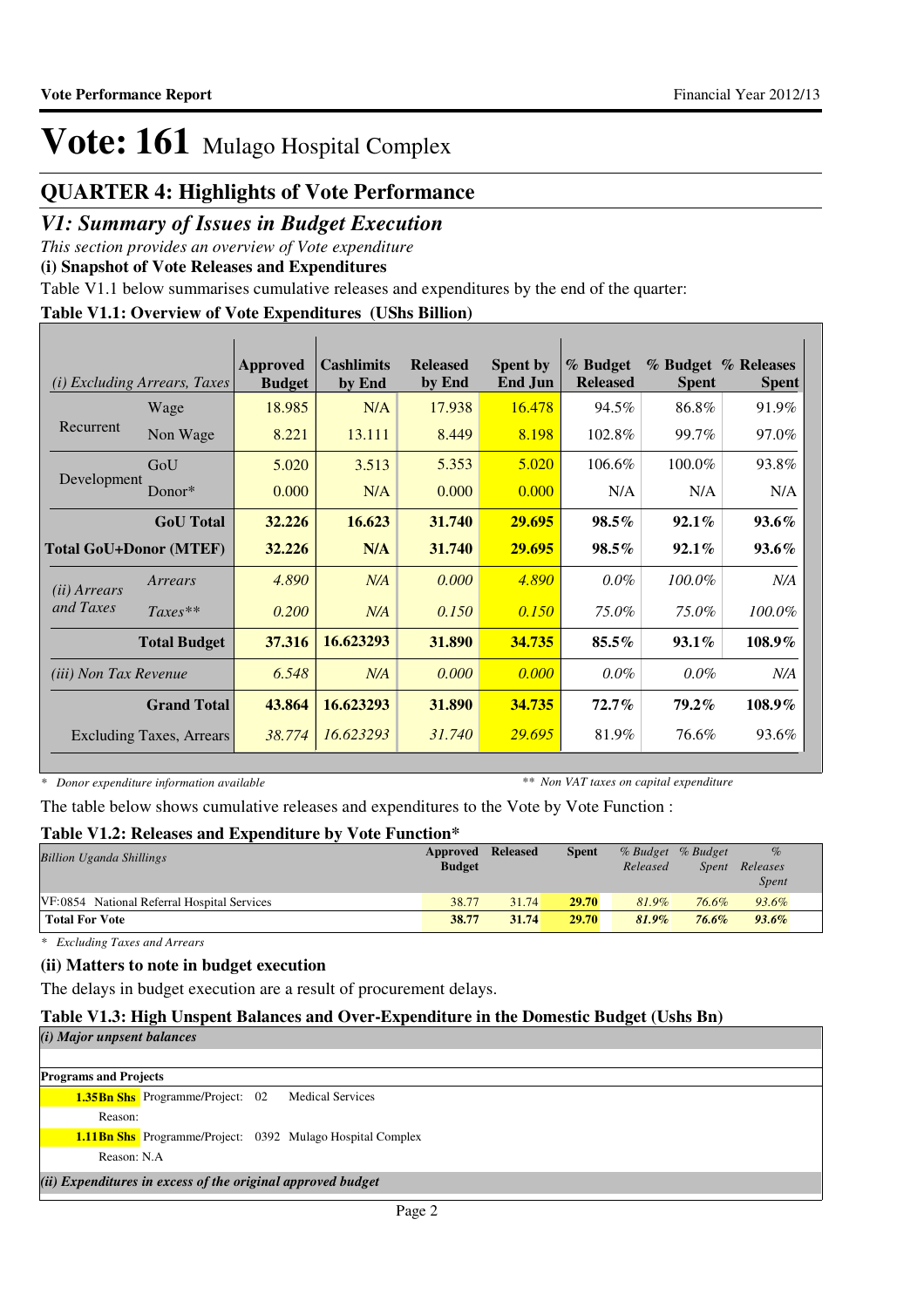### **QUARTER 4: Highlights of Vote Performance**

*\* Excluding Taxes and Arrears*

### *V2: Performance Highlights*

*This section provides highlights of output performance, focusing on key outputs and actions impelemented to improve section performance.*

#### **Table V2.1: Key Vote Output Indicators and Expenditures\***

| Vote, Vote Function<br><b>Key Output</b>                                                           | <b>Approved Budget and</b><br><b>Planned outputs</b>                            |         | <b>Cumulative Expenditure</b><br>and Performance  |        | <b>Status and Reasons for</b><br>any Variation from Plans |        |
|----------------------------------------------------------------------------------------------------|---------------------------------------------------------------------------------|---------|---------------------------------------------------|--------|-----------------------------------------------------------|--------|
| Vote Function: 0854 National Referral Hospital Services                                            |                                                                                 |         |                                                   |        |                                                           |        |
| <b>Output: 085401</b>                                                                              | <b>Inpatient Services - National Referral Hospital</b>                          |         |                                                   |        |                                                           |        |
| Description of Performance: 150,000 inpatients attended to                                         |                                                                                 |         | 130,315 inpatients attended to                    |        | N.A                                                       |        |
| Performance Indicators:                                                                            |                                                                                 |         |                                                   |        |                                                           |        |
| Number of major operations<br>done                                                                 |                                                                                 | 2000    |                                                   | 756    |                                                           |        |
| Number of lab procedures<br>carried out                                                            |                                                                                 | 2073120 |                                                   | 470891 |                                                           |        |
| No of inpatients attended to                                                                       |                                                                                 | 150000  |                                                   | 30886  |                                                           |        |
| <b>Output Cost:</b>                                                                                | UShs Bn:                                                                        | 23.429  | UShs Bn:                                          |        | 17.116 % Budget Spent:                                    | 73.1%  |
| <b>Output: 085402</b>                                                                              | <b>Outpatient Services - National Referral Hospital</b>                         |         |                                                   |        |                                                           |        |
| Description of Performance: 870,230 outpatients attended to, 545,138 outpatients attended to. N.A. | 60,791 emergencies, 245,000<br>specialised cases                                |         | 55,097 emergencies & 106,808<br>specialised cases |        |                                                           |        |
| Performance Indicators:                                                                            |                                                                                 |         |                                                   |        |                                                           |        |
| No of specialised outpatient<br>cases attended to.                                                 |                                                                                 | 245000  |                                                   | 24557  |                                                           |        |
| No of general outpatients<br>attanded to.                                                          |                                                                                 | 870230  |                                                   | 139621 |                                                           |        |
| No of emergencies attended<br>to.                                                                  |                                                                                 | 60791   |                                                   | 19181  |                                                           |        |
| <b>Output Cost:</b>                                                                                | UShs Bn:                                                                        | 0.260   | <b>UShs Bn:</b>                                   |        | 0.260 % Budget Spent:                                     | 100.0% |
| <b>Output: 085403</b>                                                                              | Medical and Health Supplies Procured and Dispensed - National Referral Hospital |         |                                                   |        |                                                           |        |
| <i>Description of Performance:</i> Dispense medicines worth Ugx Medicines worth Ugx 12.6           | 12.6 billion                                                                    |         | billion dispensed                                 |        | limited funds on drugs                                    |        |
| Performance Indicators:                                                                            |                                                                                 |         |                                                   |        |                                                           |        |
| Proportion of health facility<br>orders served by NMS                                              |                                                                                 | 100     |                                                   | 80     |                                                           |        |
| <b>Output Cost:</b>                                                                                | UShs Bn:                                                                        | 2.032   | UShs Bn:                                          |        | 0.597 % Budget Spent:                                     | 29.4%  |
| <b>Output: 085404</b>                                                                              | <b>Diagnostic Services - National Referral Hospital</b>                         |         |                                                   |        |                                                           |        |
| Description of Performance: 2,073,120 lab tests, 88,944                                            | images                                                                          |         | 1,696,699 lab tests & 80,992<br>images            |        | N.A                                                       |        |
| <b>Output Cost:</b>                                                                                | UShs Bn:                                                                        | 0.139   | <b>UShs Bn:</b>                                   |        | $0.139$ % Budget Spent:                                   | 100.0% |
| Output: 085405                                                                                     | Hospital Management and Support Services - National Referral Hospital           |         |                                                   |        |                                                           |        |
| Description of Performance:                                                                        |                                                                                 |         | Quarterly reports                                 |        | N.A                                                       |        |
|                                                                                                    |                                                                                 |         | Radio and TV shows                                |        |                                                           |        |
|                                                                                                    |                                                                                 |         | Informative Articles in print<br>media.           |        |                                                           |        |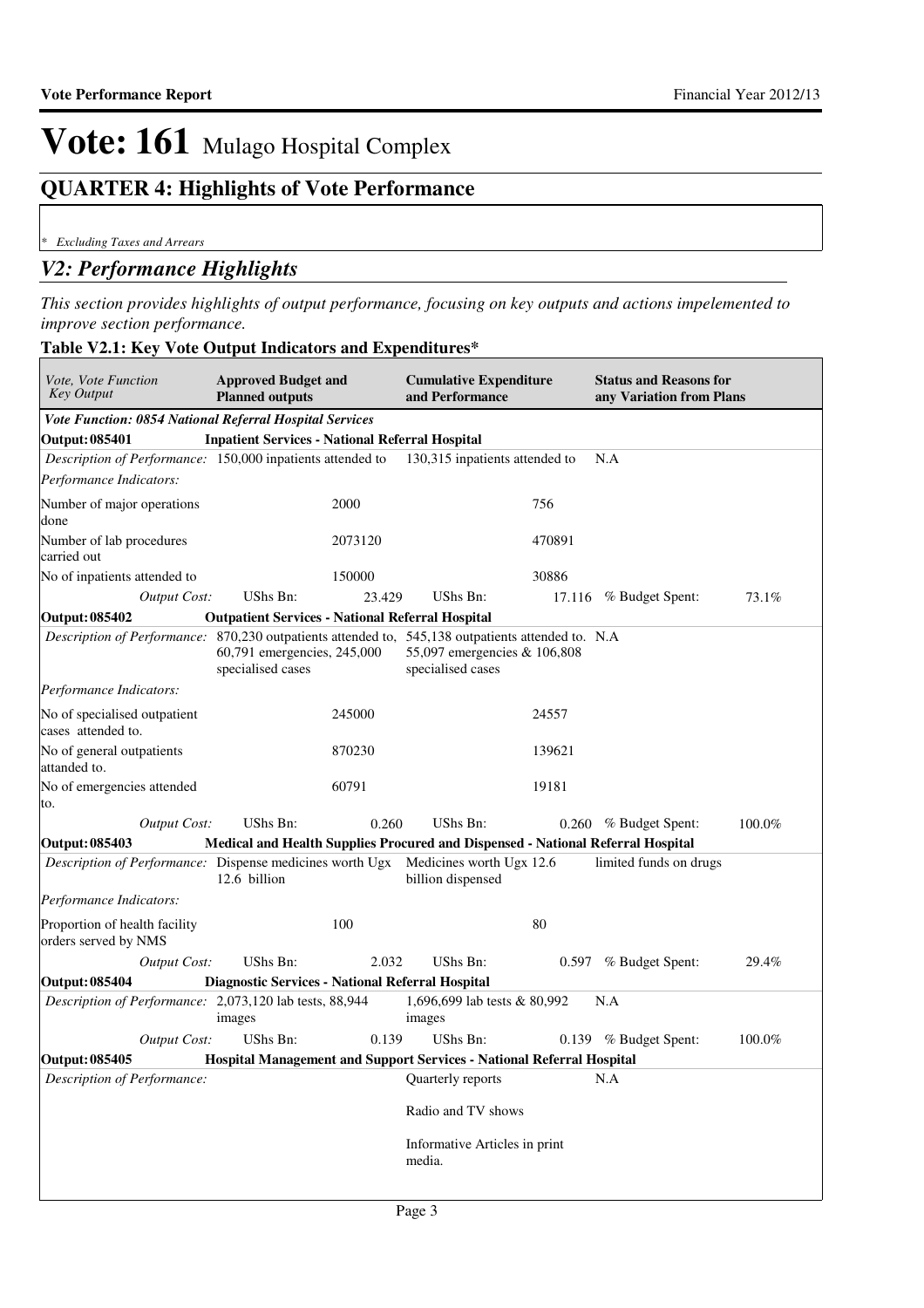## **QUARTER 4: Highlights of Vote Performance**

| Vote, Vote Function<br><b>Key Output</b>                                         | <b>Approved Budget and</b><br><b>Planned outputs</b>     |                  | <b>Cumulative Expenditure</b><br>and Performance                             |       | <b>Status and Reasons for</b><br>any Variation from Plans                        |         |
|----------------------------------------------------------------------------------|----------------------------------------------------------|------------------|------------------------------------------------------------------------------|-------|----------------------------------------------------------------------------------|---------|
|                                                                                  |                                                          |                  | Minutes of various meetings.                                                 |       |                                                                                  |         |
|                                                                                  |                                                          |                  | Human resource welfare and<br>duty facilitation support to over<br>2400      |       |                                                                                  |         |
|                                                                                  |                                                          |                  | All bills paid                                                               |       |                                                                                  |         |
|                                                                                  |                                                          |                  | supplies and services procured                                               |       |                                                                                  |         |
|                                                                                  |                                                          |                  | Salaries paid on time                                                        |       |                                                                                  |         |
|                                                                                  |                                                          |                  | All buildings, plants and<br>equipment maintained                            |       |                                                                                  |         |
|                                                                                  |                                                          |                  | Vehicles maintained                                                          |       |                                                                                  |         |
|                                                                                  |                                                          |                  | Oil and Gas procured<br>(Methene, Procaine for lab use)                      |       |                                                                                  |         |
| <b>Output Cost:</b>                                                              | UShs Bn:                                                 | 7.681            | UShs Bn:                                                                     | 6.351 | % Budget Spent:                                                                  | 82.7%   |
| Output: 085451                                                                   | <b>Research Grants - National Referral Hospital</b>      |                  |                                                                              |       |                                                                                  |         |
| Description of Performance:                                                      |                                                          |                  | Transfers to orthopaedic<br>workshop & professional<br>associations effected |       | N.A                                                                              |         |
| <b>Output Cost:</b>                                                              | UShs Bn:                                                 | 0.213            | UShs Bn:                                                                     | 0.213 | % Budget Spent:                                                                  | 100.0%  |
| Output: 085473                                                                   | <b>Roads, Streets and Highways</b>                       |                  |                                                                              |       |                                                                                  |         |
| Description of Performance:                                                      |                                                          |                  | N.A                                                                          |       | N.A                                                                              |         |
| <b>Output Cost:</b>                                                              | UShs Bn:                                                 | 0.200            | UShs Bn:                                                                     |       | 0.000 % Budget Spent:                                                            | $0.0\%$ |
| <b>Output: 085476</b>                                                            |                                                          |                  | Purchase of Office and ICT Equipment, including Software                     |       |                                                                                  |         |
| Description of Performance:                                                      |                                                          |                  | N.A                                                                          |       | N.A                                                                              |         |
| <b>Output Cost:</b>                                                              | UShs Bn:                                                 | 0.100            | UShs Bn:                                                                     |       | 0.000 % Budget Spent:                                                            | $0.0\%$ |
| <b>Output: 085477</b>                                                            | <b>Purchase of Specialised Machinery &amp; Equipment</b> |                  |                                                                              |       |                                                                                  |         |
| Description of Performance:                                                      |                                                          |                  | Oxygen plant functioning                                                     |       | it was a reallocation from<br>residential buildings to<br>specialised equipment. |         |
| Output Cost:                                                                     | UShs Bn:                                                 | 0.500            | UShs Bn:                                                                     |       | 2.100 % Budget Spent:                                                            | 420.0%  |
| <b>Output: 085482</b>                                                            | Staff houses construction and rehabilitation             |                  |                                                                              |       |                                                                                  |         |
| Description of Performance: construction of 60 housing units Ground breaking for |                                                          |                  | construction of staff houses was<br>done                                     |       | N.A                                                                              |         |
| Performance Indicators:                                                          |                                                          |                  |                                                                              |       |                                                                                  |         |
| No. of staff houses<br>rehabilitated                                             |                                                          |                  | $00\,$                                                                       |       |                                                                                  |         |
| No. of staff houses<br>constructed                                               |                                                          | 60               | $00\,$                                                                       |       |                                                                                  |         |
| <b>Output Cost:</b>                                                              | UShs Bn:                                                 | 3.500            | UShs Bn:                                                                     |       | 2.200 % Budget Spent:                                                            | 62.9%   |
| <b>Output: 085484</b>                                                            | OPD and other ward construction and rehabilitation       |                  |                                                                              |       |                                                                                  |         |
|                                                                                  | N.A<br>Description of Performance: Not Applicable<br>N.A |                  |                                                                              |       |                                                                                  |         |
| Performance Indicators:                                                          |                                                          |                  |                                                                              |       |                                                                                  |         |
| No. of other wards<br>rehabilitated                                              |                                                          | $\boldsymbol{0}$ | $00\,$                                                                       |       |                                                                                  |         |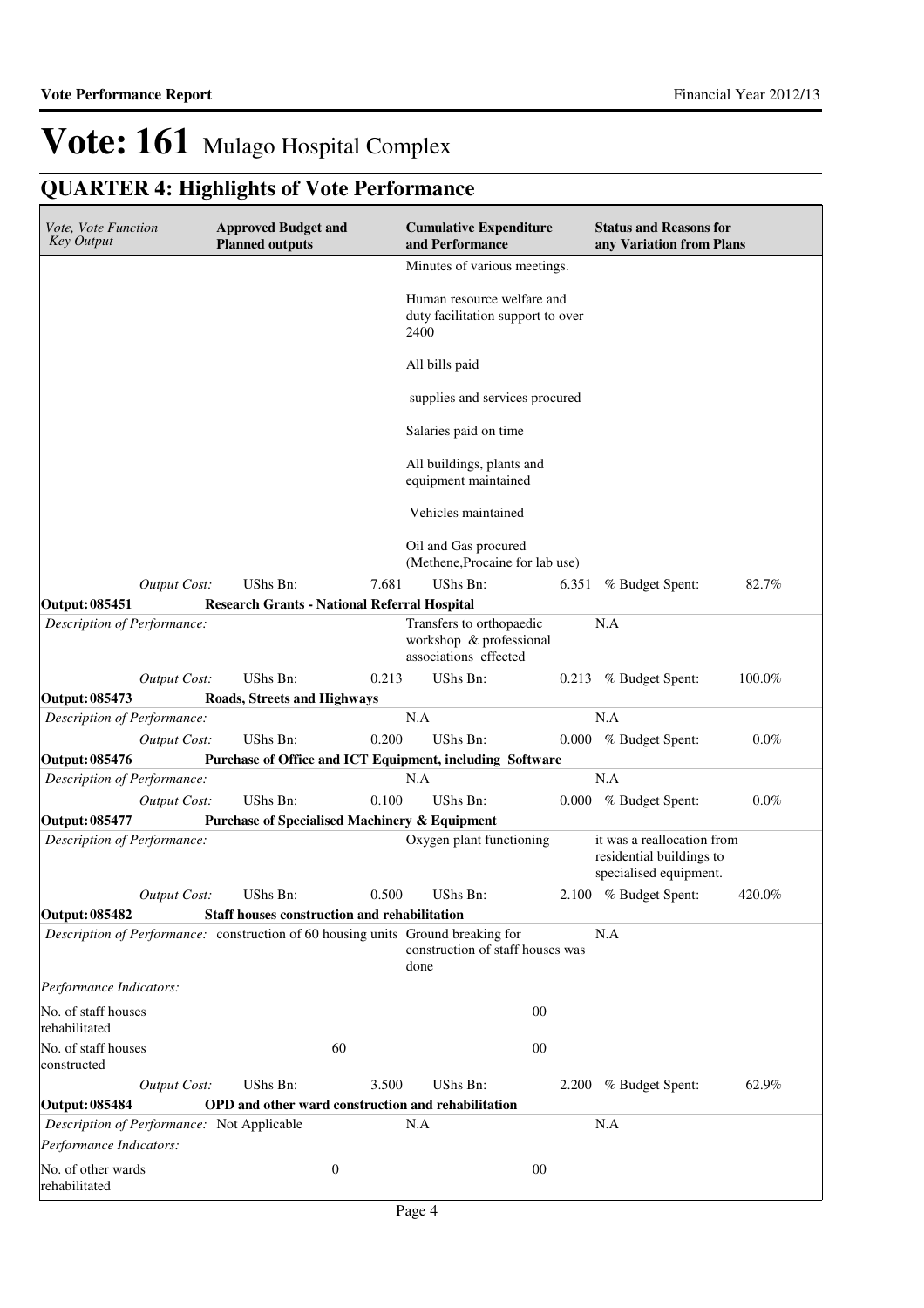### **QUARTER 4: Highlights of Vote Performance**

| <i>Vote, Vote Function</i><br>Key Output | <b>Approved Budget and</b><br><b>Planned outputs</b> | <b>Cumulative Expenditure</b><br>and Performance | <b>Status and Reasons for</b><br>any Variation from Plans |
|------------------------------------------|------------------------------------------------------|--------------------------------------------------|-----------------------------------------------------------|
| No. of other wards<br>constructed        | 0                                                    |                                                  | 00                                                        |
| No. of OPD wards<br>rehabilitated        | $\overline{0}$                                       |                                                  | 0 <sup>0</sup>                                            |
| No. of OPD wards<br>constructed          | 0                                                    |                                                  | 00                                                        |
| Output Cost:                             | UShs Bn:                                             | 0.720<br>UShs Bn:                                | $100.0\%$<br>% Budget Spent:<br>0.720                     |
| <b>Vote Function Cost</b>                | <b>UShs Bn:</b>                                      | 38.774 UShs Bn:                                  | 29.695 % Budget Spent:<br>76.6%                           |
| <b>Cost of Vote Services:</b>            | UShs Bn:                                             | 38.774 UShs Bn:                                  | <b>29.695</b> % Budget Spent:<br>76.6%                    |

*\* Excluding Taxes and Arrears*

Improved performance was realised from diagnostic investigations.Also 50% of the capital outputs were realised showing a significant improvement from the previous years.

#### **Table V2.2: Implementing Actions to Improve Vote Performance**

| <b>Planned Actions:</b>                                                                    | <b>Actual Actions:</b>   | <b>Reasons for Variation</b> |
|--------------------------------------------------------------------------------------------|--------------------------|------------------------------|
| Vote: 161 Mulago Hospital Complex                                                          |                          |                              |
| Vote Function: 08 54 National Referral Hospital Services                                   |                          |                              |
| construction of 60 housing units                                                           | Ground breaking was done | N.A                          |
| Vote: 161 Mulago Hospital Complex                                                          |                          |                              |
| Vote Function: 08 54 National Referral Hospital Services                                   |                          |                              |
| CMEs, sensitization workshops and<br>seminars given priority due to inadequate<br>funding. | <b>CMEs</b> conducted    | N.A                          |

### *V3: Details of Releases and Expenditure*

*This section provides a comprehensive summary of the outputs delivered by the Vote and further details of Vote expenditures by Vote Function and Expenditure Item.*

#### **Table V3.1: GoU Releases and Expenditure by Output\***

| <b>Billion Uganda Shillings</b>                                                              | Approved      | <b>Released</b> | <b>Spent</b> | $%$ GoU       | $\%$ GoU      | $%$ GoU   |
|----------------------------------------------------------------------------------------------|---------------|-----------------|--------------|---------------|---------------|-----------|
|                                                                                              | <b>Budget</b> |                 |              | <b>Budget</b> | <b>Budget</b> | Releases  |
|                                                                                              |               |                 |              | Released      | Spent         | Spent     |
| VF:0854 National Referral Hospital Services                                                  | 32.23         | 31.74           | 29.70        | $98.5\%$      | $92.1\%$      | $93.6\%$  |
| Class: Outputs Provided                                                                      | 26.99         | 26.17           | 24.46        | 97.0%         | $90.6\%$      | 93.5%     |
| 085401 Inpatient Services - National Referral Hospital                                       | 19.07         | 18.47           | 17.12        | 96.8%         | 89.8%         | 92.7%     |
| 085402 Outpatient Services - National Referral Hospital                                      | 0.26          | 0.26            | 0.26         | $100.0\%$     | $100.0\%$     | $100.0\%$ |
| Medical and Health Supplies Procured and Dispensed - National<br>085403<br>Referral Hospital | 0.60          | 0.60            | 0.60         | $100.1\%$     | 100.0%        | 99.9%     |
| 085404 Diagnostic Services - National Referral Hospital                                      | 0.14          | 0.14            | 0.14         | 100.0%        | $100.0\%$     | 100.0%    |
| Hospital Management and Support Services - National Referral<br>085405                       | 6.93          | 6.71            | 6.35         | 96.9%         | 91.7%         | 94.6%     |
| Hospital                                                                                     |               |                 |              |               |               |           |
| Class: Outputs Funded                                                                        | 0.21          | 0.21            | 0.21         | $100.0\%$     | $100.0\%$     | $100.0\%$ |
| 085451 Research Grants - National Referral Hospital                                          | 0.21          | 0.21            | 0.21         | $100.0\%$     | $100.0\%$     | $100.0\%$ |
| Class: Capital Purchases                                                                     | 5.02          | 5.35            | 5.02         | $106.6\%$     | $100.0\%$     | 93.8%     |
| 085473 Roads, Streets and Highways                                                           | 0.20          | 0.00            | 0.00         | $0.0\%$       | $0.0\%$       | N/A       |
| 085476 Purchase of Office and ICT Equipment, including Software                              | 0.10          | 0.00            | 0.00         | $0.0\%$       | $0.0\%$       | N/A       |
| 085477 Purchase of Specialised Machinery & Equipment                                         | 0.50          | 0.93            | 2.10         | $185.1\%$     | 420.0%        | 226.9%    |
| 085482 Staff houses construction and rehabilitation                                          | 3.50          | 3.46            | 2.20         | 98.9%         | 62.9%         | 63.6%     |
| 085484 OPD and other ward construction and rehabilitation                                    | 0.72          | 0.97            | 0.72         | 134.3%        | $100.0\%$     | 74.4%     |
| <b>Total For Vote</b>                                                                        | 32.23         | 31.74           | 29.70        | 98.5%         | $92.1\%$      | $93.6\%$  |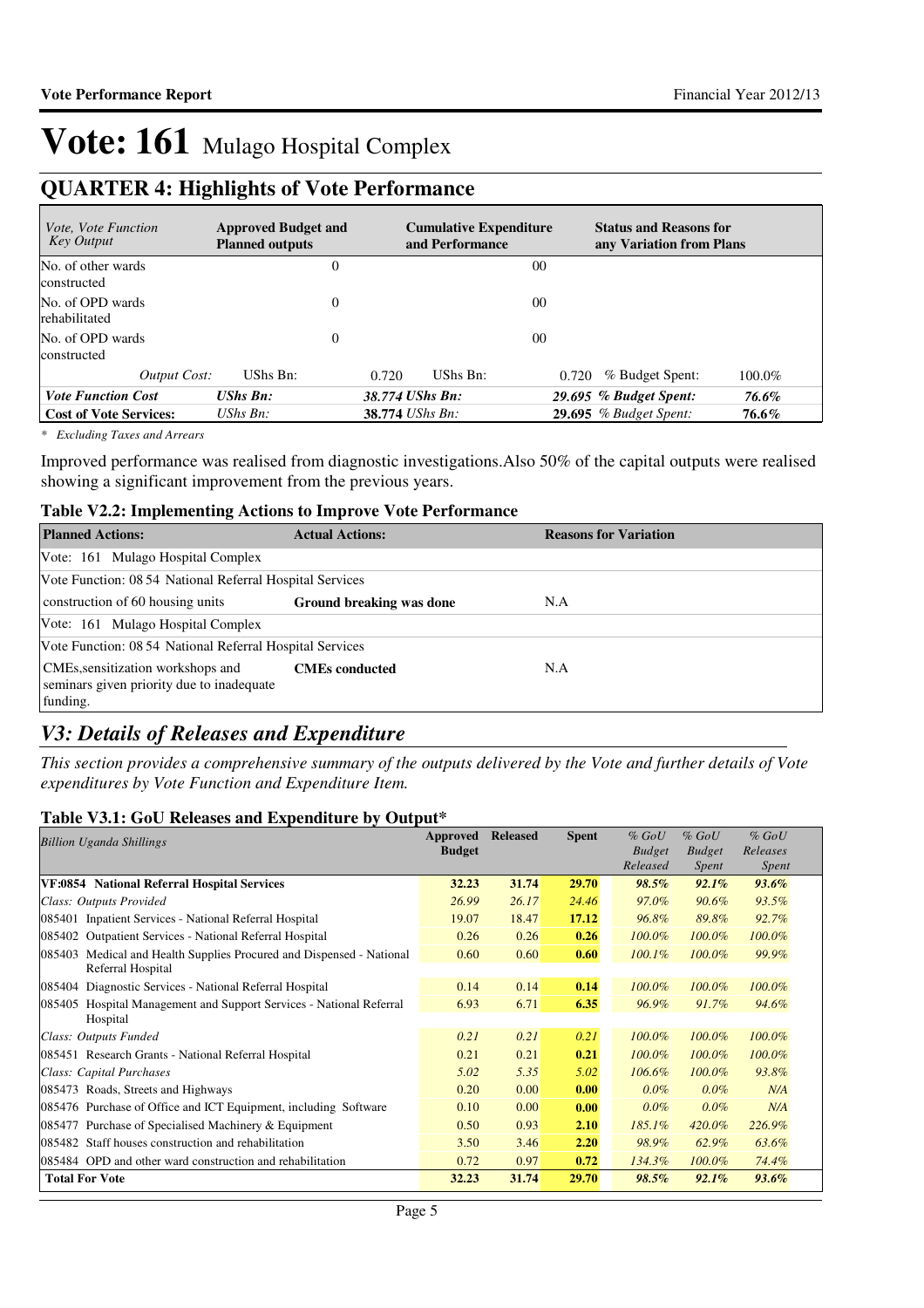## **QUARTER 4: Highlights of Vote Performance**

*\* Excluding Taxes and Arrears*

### **Table V3.2: 2012/13 GoU Expenditure by Item**

| <b>Billion Uganda Shillings</b>                           | <b>Approved</b><br><b>Budget</b> | <b>Releases</b> | <b>Expend-</b><br>iture | % Budged<br><b>Released</b> | % Budget<br><b>Spent</b> | %Releases<br><b>Spent</b> |
|-----------------------------------------------------------|----------------------------------|-----------------|-------------------------|-----------------------------|--------------------------|---------------------------|
| <b>Output Class: Outputs Provided</b>                     | 26.99                            | 26.17           | 24.46                   | 97.0%                       | 90.6%                    | 93.5%                     |
| 211101 General Staff Salaries                             | 18.99                            | 17.94           | 16.48                   | 94.5%                       | 86.8%                    | 91.9%                     |
| 211102 Contract Staff Salaries (Incl. Casuals, Temporary) | 0.65                             | 0.64            | 0.65                    | 99.2%                       | 100.0%                   | 100.8%                    |
| 211103 Allowances                                         | 0.83                             | 0.83            | 0.83                    | 99.4%                       | 100.0%                   | 100.6%                    |
| 213001 Medical Expenses(To Employees)                     | 0.01                             | 0.01            | 0.01                    | 100.0%                      | 100.0%                   | 100.0%                    |
| 213002 Incapacity, death benefits and funeral expenses    | 0.04                             | 0.04            | 0.04                    | 100.0%                      | 100.0%                   | 100.0%                    |
| 221001 Advertising and Public Relations                   | 0.10                             | 0.10            | 0.10                    | 100.0%                      | 100.0%                   | 100.0%                    |
| 221002 Workshops and Seminars                             | 0.04                             | 0.04            | 0.04                    | 100.0%                      | 100.0%                   | 100.0%                    |
| 221003 Staff Training                                     | 0.13                             | 0.13            | 0.13                    | 100.2%                      | 100.0%                   | 99.8%                     |
| 221006 Commissions and Related Charges                    | 0.02                             | 0.02            | 0.02                    | 100.0%                      | 100.0%                   | 100.0%                    |
| 221007 Books, Periodicals and Newspapers                  | 0.01                             | 0.01            | 0.01                    | 101.4%                      | 100.0%                   | 98.6%                     |
| 221008 Computer Supplies and IT Services                  | 0.06                             | 0.06            | 0.06                    | 100.0%                      | 100.0%                   | 100.0%                    |
| 221009 Welfare and Entertainment                          | 0.12                             | 0.12            | 0.12                    | 100.0%                      | 100.0%                   | 100.0%                    |
| 221010 Special Meals and Drinks                           | 0.02                             | 0.02            | 0.02                    | 100.0%                      | 100.0%                   | 100.0%                    |
| 221011 Printing, Stationery, Photocopying and Binding     | 0.13                             | 0.13            | 0.13                    | 97.5%                       | 100.0%                   | 102.6%                    |
| 221012 Small Office Equipment                             | 0.08                             | 0.08            | 0.08                    | 100.5%                      | 100.0%                   | 99.5%                     |
| 221016 IFMS Recurrent Costs                               | 0.03                             | 0.03            | 0.03                    | 100.0%                      | 100.0%                   | 100.0%                    |
| 222001 Telecommunications                                 | 0.15                             | 0.14            | 0.15                    | 93.5%                       | 100.0%                   | 106.9%                    |
| 222002 Postage and Courier                                | 0.01                             | 0.01            | 0.01                    | 100.0%                      | 100.0%                   | 100.0%                    |
| 222003 Information and Communications Technology          | 0.04                             | 0.04            | 0.04                    | 100.0%                      | 100.0%                   | 100.0%                    |
| 223003 Rent - Produced Assets to private entities         | 0.10                             | 0.10            | 0.10                    | 100.0%                      | 100.0%                   | 100.0%                    |
| 223004 Guard and Security services                        | 0.08                             | 0.07            | 0.08                    | 91.8%                       | 100.0%                   | 109.0%                    |
| 223005 Electricity                                        | 1.91                             | 2.24            | 1.91                    | 117.4%                      | 100.0%                   | 85.2%                     |
| 223006 Water                                              | 1.08                             | 1.04            | 1.08                    | 96.3%                       | 100.0%                   | 103.9%                    |
| 223007 Other Utilities- (fuel, gas, f                     | 0.02                             | 0.02            | 0.02                    | 100.0%                      | 100.0%                   | 100.0%                    |
| 224002 General Supply of Goods and Services               | 0.77                             | 0.76            | 0.75                    | 99.0%                       | 97.3%                    | 98.3%                     |
| 227001 Travel Inland                                      | 0.27                             | 0.27            | 0.27                    | 100.0%                      | 100.0%                   | 100.0%                    |
| 227002 Travel Abroad                                      | 0.30                             | 0.31            | 0.30                    | 101.7%                      | 100.0%                   | 98.3%                     |
| 227004 Fuel, Lubricants and Oils                          | 0.15                             | 0.15            | 0.15                    | 100.0%                      | 100.0%                   | 100.0%                    |
| 228001 Maintenance - Civil                                | 0.25                             | 0.25            | 0.24                    | 102.0%                      | 99.2%                    | 97.2%                     |
| 228002 Maintenance - Vehicles                             | 0.09                             | 0.09            | 0.09                    | 100.0%                      | 100.0%                   | 100.0%                    |
| 228003 Maintenance Machinery, Equipment and Furniture     | 0.05                             | 0.05            | 0.05                    | 100.0%                      | 100.0%                   | 100.0%                    |
| 228004 Maintenance Other                                  | 0.47                             | 0.43            | 0.47                    | 92.1%                       | 100.0%                   | 108.6%                    |
| <b>Output Class: Outputs Funded</b>                       | 0.21                             | 0.21            | 0.21                    | 100.0%                      | 100.0%                   | 100.0%                    |
| 263106 Other Current grants (current)                     | 0.21                             | 0.21            | 0.21                    | 100.0%                      | 100.0%                   | 100.0%                    |
| <b>Output Class: Capital Purchases</b>                    | 5.22                             | 5.50            | 5.17                    | 105.4%                      | $99.0\%$                 | 94.0%                     |
| 231001 Non-Residential Buildings                          | 0.72                             | 0.97            | 0.72                    | 134.3%                      | 100.0%                   | 74.4%                     |
| 231002 Residential Buildings                              | 3.20                             | 2.86            | <b>1.90</b>             | 89.4%                       | 59.4%                    | 66.4%                     |
| 231003 Roads and Bridges                                  | 0.20                             | 0.00            | 0.00                    | $0.0\%$                     | $0.0\%$                  | N/A                       |
| 231005 Machinery and Equipment                            | 0.60                             | 0.93            | 2.10                    | 154.3%                      | 350.0%                   | 226.9%                    |
| 281503 Engineering and Design Studies and Plans for Capi  | 0.30                             | 0.60            | 0.30                    | 200.0%                      | 100.0%                   | 50.0%                     |
| 312206 Gross Tax                                          | 0.20                             | 0.15            | 0.15                    | 75.0%                       | 75.0%                    | 100.0%                    |
| <b>Output Class: Arrears</b>                              | 4.89                             | 0.00            | 4.89                    | $0.0\%$                     | 100.0%                   | N/A                       |
| 321612 Water Arrears                                      | 4.89                             | 0.00            | 4.89                    | $0.0\%$                     | 100.0%                   | N/A                       |
| <b>Grand Total:</b>                                       | 37.32                            | 31.89           | 34.74                   | 85.5%                       | 93.1%                    | 108.9%                    |
| <b>Total Excluding Taxes and Arrears:</b>                 | 32.23                            | 31.74           | 29.70                   | 98.5%                       | 92.1%                    | 93.6%                     |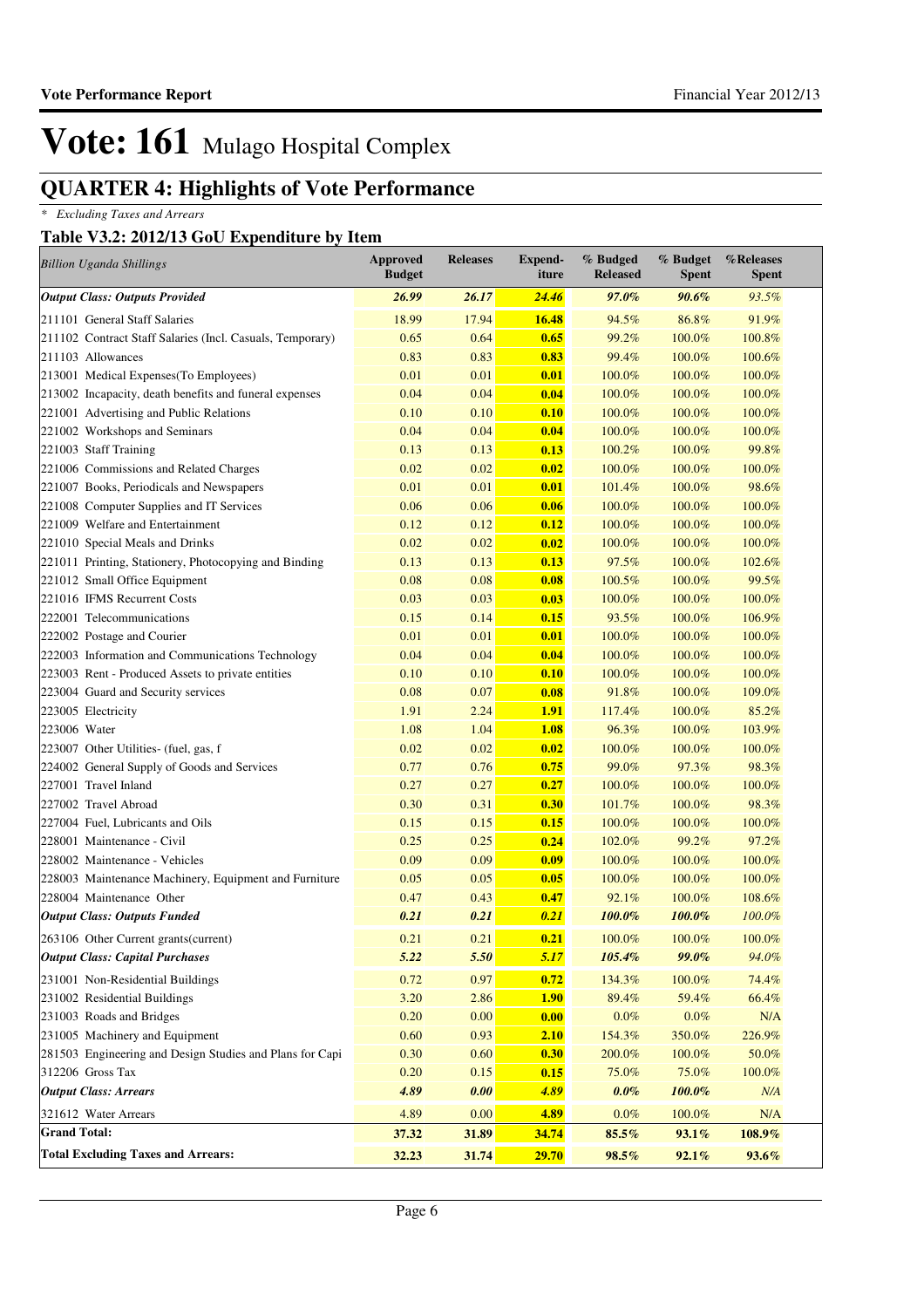### **QUARTER 4: Highlights of Vote Performance**

### **Table V3.3: GoU Releases and Expenditure by Project and Programme\***

| <b>Billion Uganda Shillings</b>             |               | <b>Released</b> | <b>Spent</b> | $%$ GoU       | $%$ GoU       | $%$ GoU      |  |
|---------------------------------------------|---------------|-----------------|--------------|---------------|---------------|--------------|--|
|                                             | <b>Budget</b> |                 |              | <b>Budget</b> | <b>Budget</b> | Releases     |  |
|                                             |               |                 |              | Released      | <i>Spent</i>  | <i>Spent</i> |  |
| VF:0854 National Referral Hospital Services | 32.23         | 31.74           | 29.70        | 98.5%         | 92.1%         | $93.6\%$     |  |
| <b>Recurrent Programmes</b>                 |               |                 |              |               |               |              |  |
| 01<br>Management                            | 5.54          | 5.56            | 5.28         | $100.5\%$     | 95.4%         | 94.9%        |  |
| 02<br><b>Medical Services</b>               | 20.06         | 19.46           | 18.11        | 97.0%         | $90.3\%$      | $93.1\%$     |  |
| 03<br>Common Services                       | 1.46          | 1.22            | 1.15         | 83.4%         | 78.8%         | 94.6%        |  |
| 04<br>Internal Audit Department             | 0.15          | 0.14            | 0.13         | 98.1%         | $90.3\%$      | $92.1\%$     |  |
| Development Projects                        |               |                 |              |               |               |              |  |
| Mulago Hospital Complex<br>0392             | 5.02          | 5.35            | 5.02         | 106.6%        | $100.0\%$     | 93.8%        |  |
| <b>Total For Vote</b>                       | 32.23         | 31.74           | 29.70        | 98.5%         | 92.1%         | $93.6\%$     |  |

*\* Excluding Taxes and Arrears*

**Table V3.4: Donor Releases and Expenditure by Project and Programme\***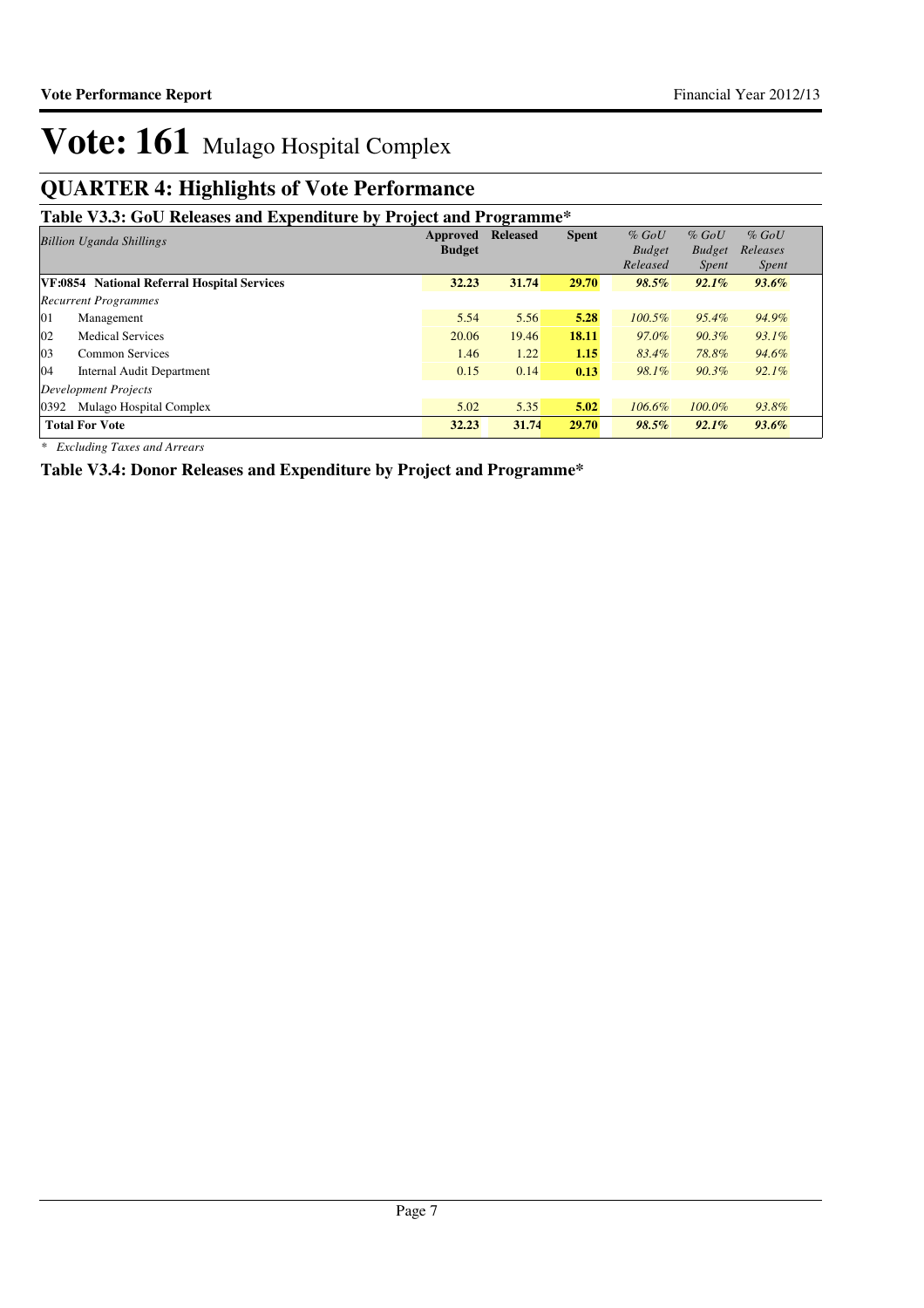### **QUARTER 4: Cumulative Outputs and Expenditure by End of Quarter**

| QUANTER 7. Camalative Outputs and Expenditure by Eine of Quarter                                                    |                                                                                                |                      |  |
|---------------------------------------------------------------------------------------------------------------------|------------------------------------------------------------------------------------------------|----------------------|--|
| Annual Planned Outputs and Cumulative Outputs Achieved by End of<br><b>Quarter</b> (Quantity and Location)          | Cumulative Expenditures made by the End of the Quarter to<br><b>Deliver Cumulative Outputs</b> | <b>UShs Thousand</b> |  |
| Vote Function: 0854 National Referral Hospital Services                                                             |                                                                                                |                      |  |
| <b>Recurrent Programmes</b>                                                                                         |                                                                                                |                      |  |
| Programme 01 Management                                                                                             |                                                                                                |                      |  |
| <b>Outputs Funded</b>                                                                                               |                                                                                                |                      |  |
| Output: 08 54 51 Research Grants - National Referral Hospital                                                       |                                                                                                |                      |  |
|                                                                                                                     | <b>Item</b>                                                                                    | <b>Spent</b>         |  |
| <b>Annual Planned Outputs:</b>                                                                                      | 263106 Other Current grants (current)                                                          | 213,000              |  |
| Transfers to Orthopaedic workshop, Professional Associations and Third<br>parties                                   |                                                                                                |                      |  |
| Cumulatie Outputs Achieved by the end of the Quarter:                                                               |                                                                                                |                      |  |
| Transfers to Orthopaedic workshop, Professional Associations and<br><b>Third parties</b>                            |                                                                                                |                      |  |
| <b>Reasons for Variation in performance</b>                                                                         |                                                                                                |                      |  |
| N.A                                                                                                                 |                                                                                                |                      |  |
|                                                                                                                     | <b>Total</b>                                                                                   | 213,000              |  |
|                                                                                                                     | <b>Wage Recurrent</b>                                                                          | 0                    |  |
|                                                                                                                     | <b>Non Wage Recurrent</b>                                                                      | 213,000              |  |
|                                                                                                                     | <b>NTR</b>                                                                                     | 0                    |  |
| <b>Outputs Provided</b><br>08 5405 Hospital Management and Support Services - National Referral Hospital<br>Output: |                                                                                                |                      |  |
|                                                                                                                     | <b>Item</b>                                                                                    | <b>Spent</b>         |  |
| <b>Annual Planned Outputs:</b>                                                                                      | 211101 General Staff Salaries                                                                  | 543,375              |  |
| mechanism to control patient attendants put in place.                                                               | 211103 Allowances                                                                              | 229,890              |  |
|                                                                                                                     | 213001 Medical Expenses(To Employees)                                                          | 10,000               |  |
| Quarterly reports                                                                                                   | 213002 Incapacity, death benefits and funeral<br>expenses                                      | 40,000               |  |
| Annual performance reports                                                                                          | 221001 Advertising and Public Relations                                                        | 13,400               |  |
|                                                                                                                     | 221002 Workshops and Seminars                                                                  | 40,197               |  |
| Hospital fliers and bulletins.                                                                                      | 221003 Staff Training                                                                          | 49,200               |  |
| Radio and TV shows                                                                                                  | 221006 Commissions and Related Charges                                                         | 23,700               |  |
|                                                                                                                     | 221007 Books, Periodicals and Newspapers                                                       | 10,000               |  |
| Informative Articles in print media.                                                                                | 221009 Welfare and Entertainment                                                               | 72,000               |  |
|                                                                                                                     | 221011 Printing, Stationery, Photocopying and<br>Binding                                       | 100,000              |  |
| Minutes of various meetings.                                                                                        | 221012 Small Office Equipment                                                                  | 60,000               |  |
| Human resource welfare and duty facilitation support to over 2400                                                   | 221016 IFMS Recurrent Costs                                                                    | 30,000               |  |

All bills paid

supplies and services procured

Salaries paid on time

All buildings, plants and equipment maintained

Atleast 20 staffs trained

Vehicles maintained

Strategic Investment Plans developed

Oil and Gas (Methene,Procaine for lab use) *Cumulatie Outputs Achieved by the end of the Quarter:* 222001 Telecommunications 154,204 222002 Postage and Courier 10,000

223003 Rent - Produced Assets to private entities 100,000 223004 Guard and Security services 79,700 223005 Electricity 1,909,081 223006 Water 1,077,000 223007 Other Utilities- (fuel, gas, f 15,255 224002 General Supply of Goods and Services 161,600 227001 Travel Inland 18,266 227002 Travel Abroad 169,890 227004 Fuel, Lubricants and Oils 18,951 228001 Maintenance - Civil 48,005

35,838

222003 Information and Communications

Technology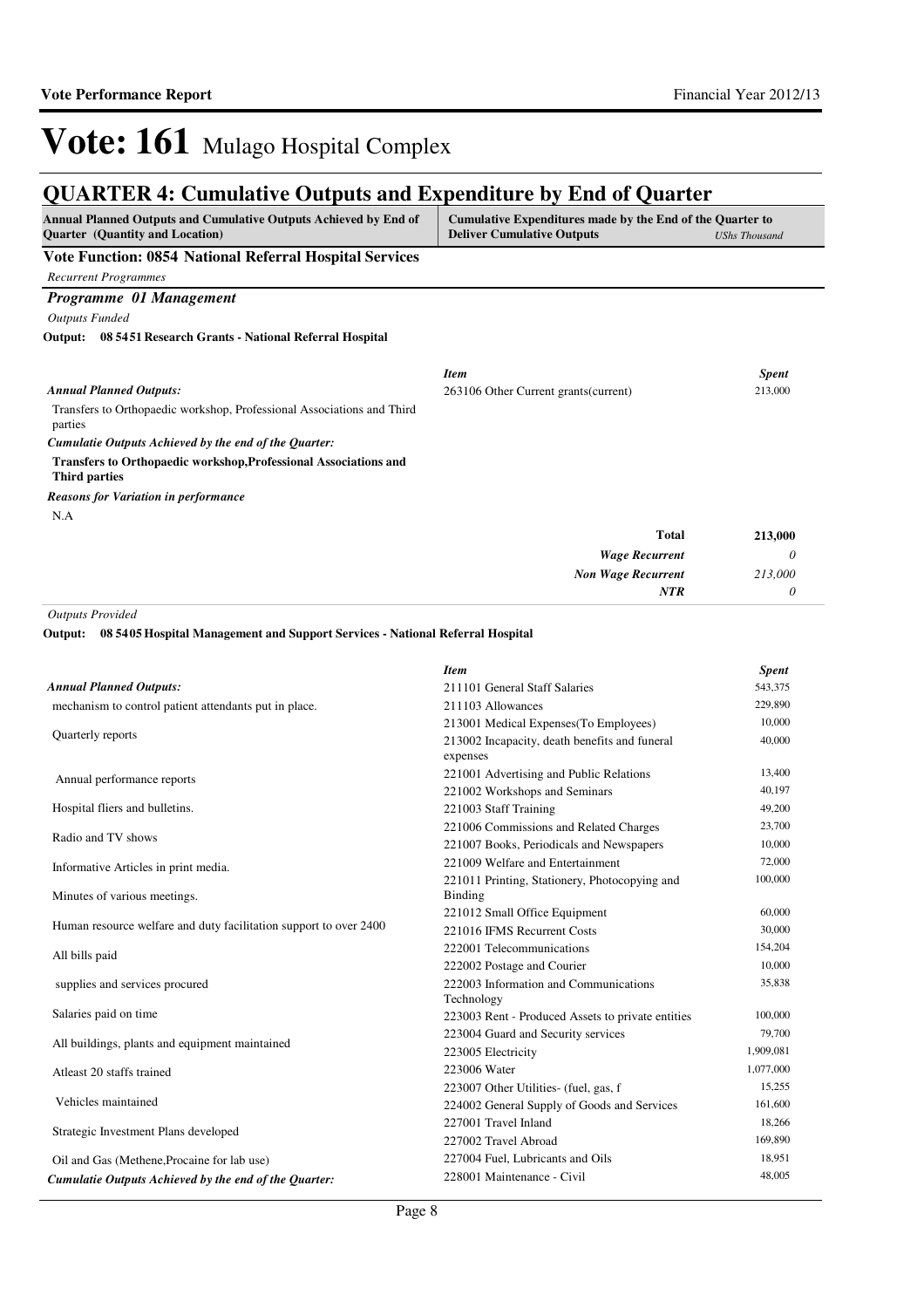*0*

*NTR*

## Vote: 161 Mulago Hospital Complex

### **QUARTER 4: Cumulative Outputs and Expenditure by End of Quarter**

| Annual Planned Outputs and Cumulative Outputs Achieved by End of<br>Quarter (Quantity and Location) | Cumulative Expenditures made by the End of the Quarter to<br><b>Deliver Cumulative Outputs</b> | <b>UShs Thousand</b> |  |
|-----------------------------------------------------------------------------------------------------|------------------------------------------------------------------------------------------------|----------------------|--|
| Vote Function: 0854 National Referral Hospital Services                                             |                                                                                                |                      |  |
| <b>Recurrent Programmes</b>                                                                         |                                                                                                |                      |  |
| Programme 01 Management                                                                             |                                                                                                |                      |  |
| mechanism to control patient attendants put in place.                                               | 228002 Maintenance - Vehicles                                                                  | 28,759               |  |
| <b>Quarterly reports</b>                                                                            | 228004 Maintenance Other                                                                       | 20,000               |  |
| Annual performance reports                                                                          |                                                                                                |                      |  |
| Hospital fliers and bulletins.                                                                      |                                                                                                |                      |  |
| <b>Radio and TV shows</b>                                                                           |                                                                                                |                      |  |
| Informative Articles in print media.                                                                |                                                                                                |                      |  |
| Minutes of various meetings.                                                                        |                                                                                                |                      |  |
| Human resource welfare and duty facilitation support to over 2400                                   |                                                                                                |                      |  |
| All bills paid                                                                                      |                                                                                                |                      |  |
| supplies and services procured                                                                      |                                                                                                |                      |  |
| Salaries paid on time                                                                               |                                                                                                |                      |  |
| All buildings, plants and equipment maintained                                                      |                                                                                                |                      |  |
| <b>Vehicles maintained</b>                                                                          |                                                                                                |                      |  |
| Oil and Gas (Methene, Procaine for lab use)                                                         |                                                                                                |                      |  |
| <b>Reasons for Variation in performance</b>                                                         |                                                                                                |                      |  |
| N.A                                                                                                 |                                                                                                |                      |  |
|                                                                                                     | <b>Total</b>                                                                                   | 5,068,311            |  |
|                                                                                                     | <b>Wage Recurrent</b>                                                                          | 543,375              |  |
|                                                                                                     | <b>Non Wage Recurrent</b>                                                                      | 4,524,936            |  |

#### *Programme 02 Medical Services*

*Outputs Provided*

**08 5401 Inpatient Services - National Referral Hospital Output:**

|                                                       | <b>Item</b>                                                  | <b>Spent</b> |
|-------------------------------------------------------|--------------------------------------------------------------|--------------|
| <b>Annual Planned Outputs:</b>                        | 211101 General Staff Salaries                                | 15,288,813   |
| 150,000 inpatients attended to                        | 211102 Contract Staff Salaries (Incl. Casuals,<br>Temporary) | 646,000      |
| Average length of stay 7 days                         | 211103 Allowances                                            | 59,709       |
| Cumulatie Outputs Achieved by the end of the Ouarter: | 221001 Advertising and Public Relations                      | 23,079       |
| 130,315 inpatients attended to                        | 221003 Staff Training                                        | 20,000       |
|                                                       | 221009 Welfare and Entertainment                             | 16,000       |
| Average length of stay 5 days                         | 221010 Special Meals and Drinks                              | 20,000       |
| <b>Reasons for Variation in performance</b><br>N.A    | 221011 Printing, Stationery, Photocopying and<br>Binding     | 20,000       |
|                                                       | 221012 Small Office Equipment                                | 3,000        |
|                                                       | 224002 General Supply of Goods and Services                  | 504,430      |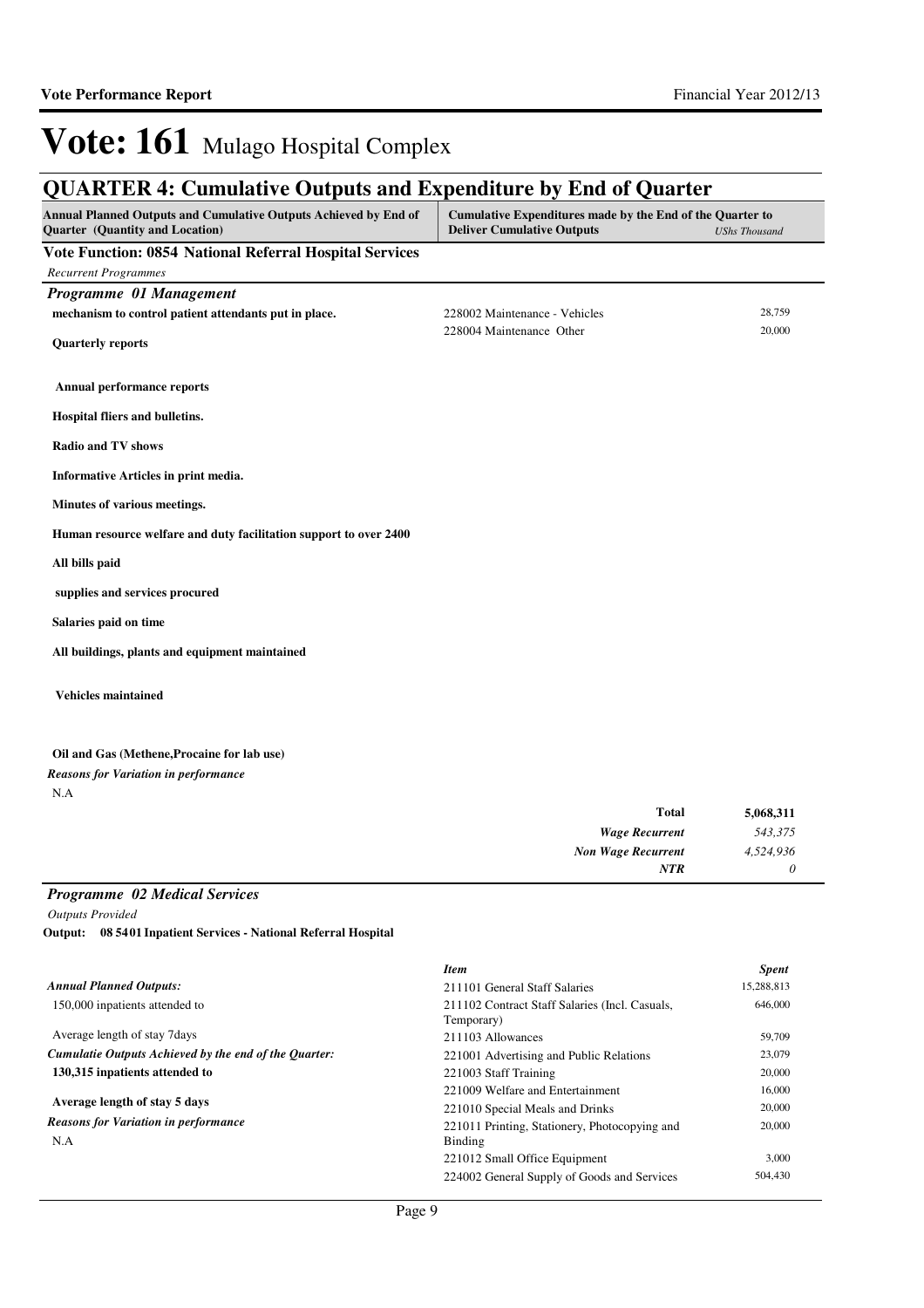### **QUARTER 4: Cumulative Outputs and Expenditure by End of Quarter**

| <b>Annual Planned Outputs and Cumulative Outputs Achieved by End of</b>                                        | Cumulative Expenditures made by the End of the Quarter to |               |
|----------------------------------------------------------------------------------------------------------------|-----------------------------------------------------------|---------------|
| <b>Ouarter</b> (Quantity and Location)                                                                         | <b>Deliver Cumulative Outputs</b>                         | UShs Thousand |
| <b>TT . TT</b><br>$\mathbf{A} \mathbf{A} = \mathbf{A} \mathbf{A} + \mathbf{A} \mathbf{A}$<br>.<br>$\mathbf{r}$ |                                                           |               |

#### **Vote Function: 0854 National Referral Hospital Services**

| <b>Recurrent Programmes</b> |  |
|-----------------------------|--|
|                             |  |

| <b>Programme</b> 02 Medical Services |
|--------------------------------------|
|                                      |
|                                      |

| 227001 Travel Inland          | 28,184     |
|-------------------------------|------------|
| 227002 Travel Abroad          | 30,000     |
| 228002 Maintenance - Vehicles | 10,777     |
| 228004 Maintenance Other      | 446,000    |
| Total                         |            |
| <b>Wage Recurrent</b>         | 15,288,813 |
| <b>Non Wage Recurrent</b>     |            |
| <b>NTR</b>                    | 0          |

#### **08 5402 Outpatient Services - National Referral Hospital Output:**

|                                                                                          | Item                                                                         | <b>Spent</b>    |
|------------------------------------------------------------------------------------------|------------------------------------------------------------------------------|-----------------|
| <b>Annual Planned Outputs:</b>                                                           | 211103 Allowances                                                            | 170,315         |
| 870,230 outpatients attended to                                                          | 221003 Staff Training                                                        | 14.250          |
| 60,791 emergencies attended to                                                           | 221007 Books, Periodicals and Newspapers                                     | 2,000           |
|                                                                                          | 221009 Welfare and Entertainment                                             | 18,000          |
| 245,000 specialised cases attended to                                                    | 221011 Printing, Stationery, Photocopying and<br><b>Binding</b>              | 10,000          |
| Cumulatie Outputs Achieved by the end of the Ouarter:<br>545,138 outpatients attended to | 221012 Small Office Equipment<br>224002 General Supply of Goods and Services | 4.000<br>41,000 |
|                                                                                          |                                                                              |                 |

**55,097 emergencies attended to**

#### **106,808 specialised cases attended to**

N.A *Reasons for Variation in performance*

| Total                     | 259,565 |
|---------------------------|---------|
| <b>Wage Recurrent</b>     |         |
| <b>Non Wage Recurrent</b> | 259,565 |
| NTR                       |         |

#### **08 5403 Medical and Health Supplies Procured and Dispensed - National Referral Hospital Output:**

|                                                       | <b>Item</b>                              | <b>Spent</b> |
|-------------------------------------------------------|------------------------------------------|--------------|
| <b>Annual Planned Outputs:</b>                        | 211103 Allowances                        | 237,402      |
| Drugs & Sundries dispensed                            | 221001 Advertising and Public Relations  | 60,000       |
| Cumulatie Outputs Achieved by the end of the Ouarter: | 221006 Commissions and Related Charges   | 10           |
| Drugs & Sundries dispensed                            | 221007 Books, Periodicals and Newspapers | 700          |
| <b>Reasons for Variation in performance</b>           | 221012 Small Office Equipment            | 1,500        |
| N.A                                                   | 227001 Travel Inland                     | 101,778      |
|                                                       | 227002 Travel Abroad                     | 57,000       |
|                                                       | 227004 Fuel, Lubricants and Oils         | 34,600       |
|                                                       | 228001 Maintenance - Civil               | 85,500       |
|                                                       | 228002 Maintenance - Vehicles            | 18,510       |
|                                                       | Total                                    | 597,000      |
|                                                       | <b>Wage Recurrent</b>                    | 0            |
|                                                       | <b>Non Wage Recurrent</b>                | 597,000      |
|                                                       | <b>NTR</b>                               | 0            |

**Output: 08 5404 Diagnostic Services - National Referral Hospital**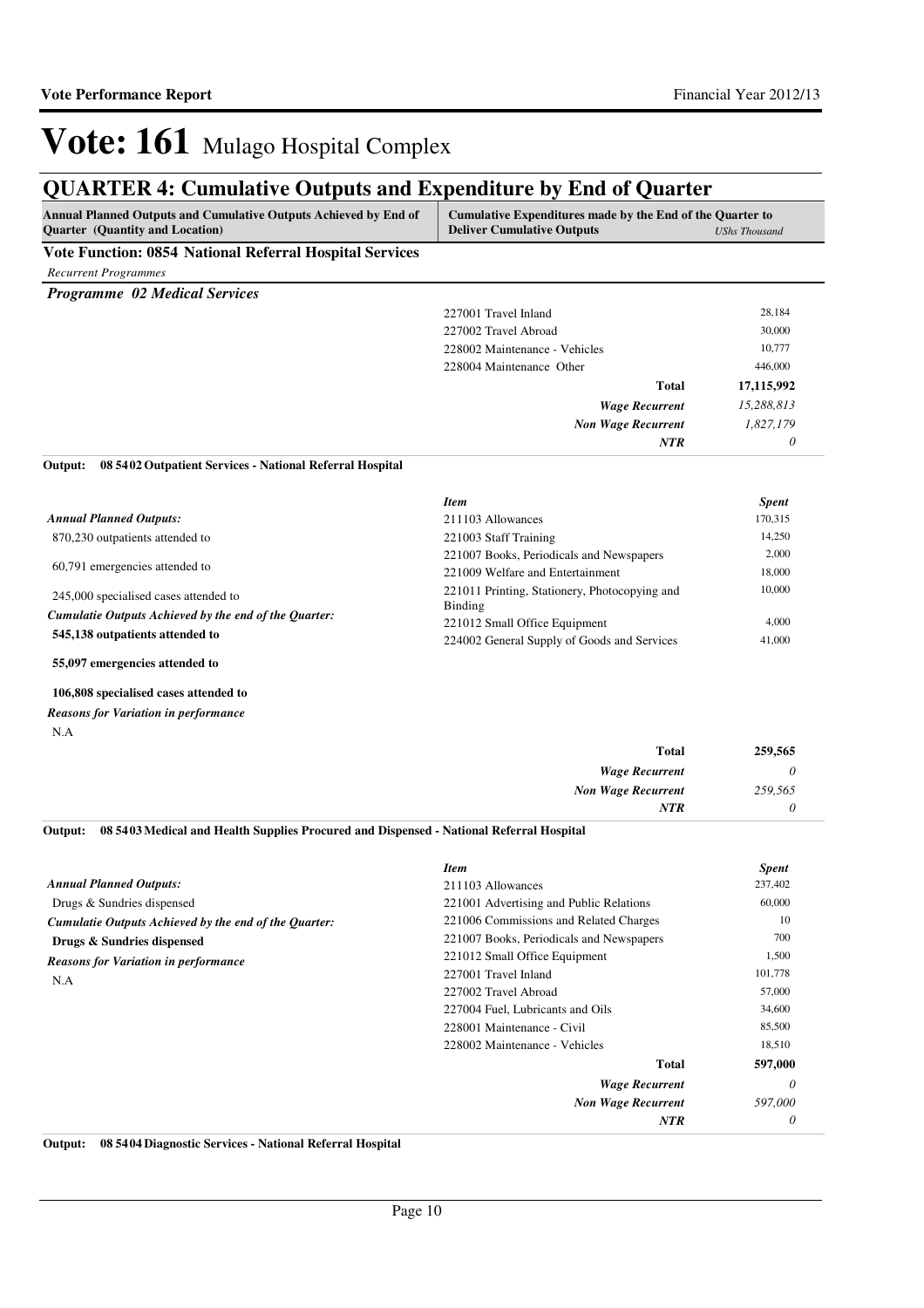## **QUARTER 4: Cumulative Outputs and Expenditure by End of Quarter**

| Annual Planned Outputs and Cumulative Outputs Achieved by End of<br><b>Ouarter</b> (Quantity and Location) | Cumulative Expenditures made by the End of the Quarter to<br><b>Deliver Cumulative Outputs</b> | <b>UShs Thousand</b> |
|------------------------------------------------------------------------------------------------------------|------------------------------------------------------------------------------------------------|----------------------|
| <b>Vote Function: 0854 National Referral Hospital Services</b>                                             |                                                                                                |                      |
| Recurrent Programmes                                                                                       |                                                                                                |                      |

| <b>Programme</b> 02 Medical Services                                 |                                  |              |
|----------------------------------------------------------------------|----------------------------------|--------------|
|                                                                      | <b>Item</b>                      | <b>Spent</b> |
| <b>Annual Planned Outputs:</b>                                       | 211103 Allowances                | 59,000       |
| Number of lab tests done( $2,073,120$ )                              | 221003 Staff Training            | 20,000       |
| Number of images done(88,944)                                        | 227001 Travel Inland             | 20,000       |
| Cumulatie Outputs Achieved by the end of the Ouarter:                | 227004 Fuel, Lubricants and Oils | 20,000       |
| Number of lab tests done(1,696,699)<br>Number of images done(80,992) | 228002 Maintenance - Vehicles    | 20,000       |
| <b>Reasons for Variation in performance</b>                          |                                  |              |
| N.A                                                                  |                                  |              |
|                                                                      | Total                            | 139,000      |
|                                                                      | <b>Wage Recurrent</b>            | 0            |
|                                                                      | <b>Non Wage Recurrent</b>        | 139,000      |
|                                                                      | <b>NTR</b>                       | 0            |

#### *Programme 03 Common Services*

*Outputs Provided*

**08 5405 Hospital Management and Support Services - National Referral Hospital Output:**

|                                                                          | <b>Item</b>                                 | <b>Spent</b> |
|--------------------------------------------------------------------------|---------------------------------------------|--------------|
| <b>Annual Planned Outputs:</b>                                           | 211101 General Staff Salaries               | 618,622      |
| Infrustractural maintenance                                              | 211103 Allowances                           | 20,000       |
|                                                                          | 221003 Staff Training                       | 23,910       |
| ContinousProfessionalDevelopment/Continuos Medical Education             | 221008 Computer Supplies and IT Services    | 60,000       |
| conducted                                                                | 221009 Welfare and Entertainment            | 14,230       |
| LAN expanded                                                             | 221012 Small Office Equipment               | 11,421       |
|                                                                          | 224002 General Supply of Goods and Services | 43,000       |
| Linen (Uniform for staffs, patient bedsheets, table cloths and curtains) | 227001 Travel Inland                        | 84,402       |
| Cumulatie Outputs Achieved by the end of the Quarter:                    | 227002 Travel Abroad                        | 23,200       |
| Infrustractural maintenance                                              | 227004 Fuel, Lubricants and Oils            | 77,000       |
|                                                                          | 228001 Maintenance - Civil                  | 110,000      |
| <b>CPD/CMEs conducted</b>                                                | 228002 Maintenance - Vehicles               | 16,000       |
| <b>LAN</b> expanded                                                      | 228003 Maintenance Machinery, Equipment and | 48,800       |
|                                                                          | Furniture                                   |              |
| Linen (Uniform for staffs, patient bedsheets, table cloths and curtains) | Total                                       | 1,150,585    |
|                                                                          | <b>Wage Recurrent</b>                       | 618,622      |
| <b>Reasons for Variation in performance</b>                              | <b>Non Wage Recurrent</b>                   | 531,963      |
| N.A                                                                      | <b>NTR</b>                                  | 0            |

#### *Programme 04 Internal Audit Department*

*Outputs Provided*

**08 5405 Hospital Management and Support Services - National Referral Hospital Output:**

|                                                       | <b>Item</b>                              | <b>Spent</b> |
|-------------------------------------------------------|------------------------------------------|--------------|
| <b>Annual Planned Outputs:</b>                        | 211101 General Staff Salaries            | 26,824       |
| 12 Audit reports                                      | 211103 Allowances                        | 54,000       |
| Cumulatie Outputs Achieved by the end of the Ouarter: | 221002 Workshops and Seminars            | 3,000        |
| 7 Audit reports                                       | 221003 Staff Training                    | 2.500        |
| <b>Reasons for Variation in performance</b>           | 221008 Computer Supplies and IT Services | 3.000        |
| N.A                                                   | 221009 Welfare and Entertainment         | 3.000        |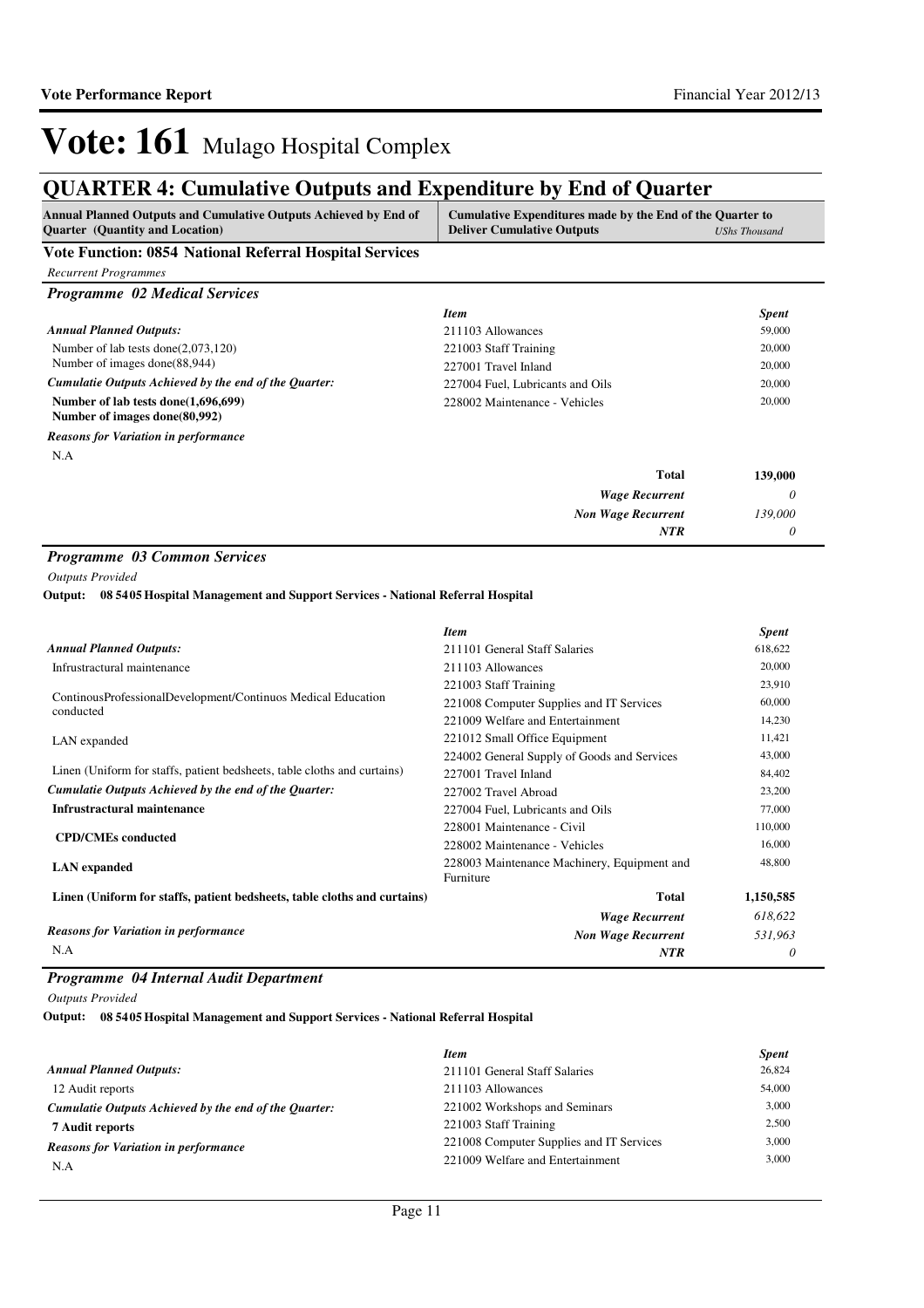## **QUARTER 4: Cumulative Outputs and Expenditure by End of Quarter**

| Vote Function: 0854 National Referral Hospital Services<br><b>Recurrent Programmes</b><br>Programme 04 Internal Audit Department<br>2,000<br>221011 Printing, Stationery, Photocopying and<br>Binding<br>2,500<br>221012 Small Office Equipment<br>15,000<br>227001 Travel Inland<br>20,000<br>227002 Travel Abroad<br><b>Total</b><br>131,824<br><b>Wage Recurrent</b><br>26,824<br>105,000<br><b>Non Wage Recurrent</b><br><b>NTR</b><br>0<br><b>Development Projects</b><br>Project 0392 Mulago Hospital Complex<br><b>Capital Purchases</b><br>08 5477 Purchase of Specialised Machinery & Equipment<br>Output:<br><b>Item</b><br><b>Spent</b><br><b>Annual Planned Outputs:</b><br>2,100,000<br>231005 Machinery and Equipment<br>Oxygen plant with a capacity of 6 gas cylinders per hour<br>Cumulatie Outputs Achieved by the end of the Quarter:<br>Oxygen plant with a capacity of 6 gas cylinders per hour<br><b>Reasons for Variation in performance</b><br>N.A<br><b>Total</b><br>2,100,000<br><b>GoU</b> Development<br>2,100,000<br><b>External Financing</b><br>$\theta$<br><b>NTR</b><br>$\theta$<br>Output:<br>08 5482 Staff houses construction and rehabilitation<br><b>Item</b><br><b>Spent</b><br><b>Annual Planned Outputs:</b><br>1,900,000<br>231002 Residential Buildings<br>300,000<br>281503 Engineering and Design Studies and Plans<br>Staff quarters:<br>for Capital Works<br>60 Housing units self-contained: (2bedrooms, sitting room, Kitchen and<br>toilet) to be built in Old Mulago medical quarters<br>Cumulatie Outputs Achieved by the end of the Quarter:<br>Cnstruction of staff houses ongoing.<br><b>Reasons for Variation in performance</b><br>N.A<br><b>Total</b><br>2,200,000<br><b>GoU</b> Development<br>2,200,000<br><b>External Financing</b><br>0<br>NTR<br>$\theta$ | Annual Planned Outputs and Cumulative Outputs Achieved by End of<br>Quarter (Quantity and Location) | Cumulative Expenditures made by the End of the Quarter to<br><b>Deliver Cumulative Outputs</b> | <b>UShs Thousand</b> |
|--------------------------------------------------------------------------------------------------------------------------------------------------------------------------------------------------------------------------------------------------------------------------------------------------------------------------------------------------------------------------------------------------------------------------------------------------------------------------------------------------------------------------------------------------------------------------------------------------------------------------------------------------------------------------------------------------------------------------------------------------------------------------------------------------------------------------------------------------------------------------------------------------------------------------------------------------------------------------------------------------------------------------------------------------------------------------------------------------------------------------------------------------------------------------------------------------------------------------------------------------------------------------------------------------------------------------------------------------------------------------------------------------------------------------------------------------------------------------------------------------------------------------------------------------------------------------------------------------------------------------------------------------------------------------------------------------------------------------------------------------------------------------------------------------------------------------|-----------------------------------------------------------------------------------------------------|------------------------------------------------------------------------------------------------|----------------------|
|                                                                                                                                                                                                                                                                                                                                                                                                                                                                                                                                                                                                                                                                                                                                                                                                                                                                                                                                                                                                                                                                                                                                                                                                                                                                                                                                                                                                                                                                                                                                                                                                                                                                                                                                                                                                                          |                                                                                                     |                                                                                                |                      |
|                                                                                                                                                                                                                                                                                                                                                                                                                                                                                                                                                                                                                                                                                                                                                                                                                                                                                                                                                                                                                                                                                                                                                                                                                                                                                                                                                                                                                                                                                                                                                                                                                                                                                                                                                                                                                          |                                                                                                     |                                                                                                |                      |
|                                                                                                                                                                                                                                                                                                                                                                                                                                                                                                                                                                                                                                                                                                                                                                                                                                                                                                                                                                                                                                                                                                                                                                                                                                                                                                                                                                                                                                                                                                                                                                                                                                                                                                                                                                                                                          |                                                                                                     |                                                                                                |                      |
|                                                                                                                                                                                                                                                                                                                                                                                                                                                                                                                                                                                                                                                                                                                                                                                                                                                                                                                                                                                                                                                                                                                                                                                                                                                                                                                                                                                                                                                                                                                                                                                                                                                                                                                                                                                                                          |                                                                                                     |                                                                                                |                      |
|                                                                                                                                                                                                                                                                                                                                                                                                                                                                                                                                                                                                                                                                                                                                                                                                                                                                                                                                                                                                                                                                                                                                                                                                                                                                                                                                                                                                                                                                                                                                                                                                                                                                                                                                                                                                                          |                                                                                                     |                                                                                                |                      |
|                                                                                                                                                                                                                                                                                                                                                                                                                                                                                                                                                                                                                                                                                                                                                                                                                                                                                                                                                                                                                                                                                                                                                                                                                                                                                                                                                                                                                                                                                                                                                                                                                                                                                                                                                                                                                          |                                                                                                     |                                                                                                |                      |
|                                                                                                                                                                                                                                                                                                                                                                                                                                                                                                                                                                                                                                                                                                                                                                                                                                                                                                                                                                                                                                                                                                                                                                                                                                                                                                                                                                                                                                                                                                                                                                                                                                                                                                                                                                                                                          |                                                                                                     |                                                                                                |                      |
|                                                                                                                                                                                                                                                                                                                                                                                                                                                                                                                                                                                                                                                                                                                                                                                                                                                                                                                                                                                                                                                                                                                                                                                                                                                                                                                                                                                                                                                                                                                                                                                                                                                                                                                                                                                                                          |                                                                                                     |                                                                                                |                      |
|                                                                                                                                                                                                                                                                                                                                                                                                                                                                                                                                                                                                                                                                                                                                                                                                                                                                                                                                                                                                                                                                                                                                                                                                                                                                                                                                                                                                                                                                                                                                                                                                                                                                                                                                                                                                                          |                                                                                                     |                                                                                                |                      |
|                                                                                                                                                                                                                                                                                                                                                                                                                                                                                                                                                                                                                                                                                                                                                                                                                                                                                                                                                                                                                                                                                                                                                                                                                                                                                                                                                                                                                                                                                                                                                                                                                                                                                                                                                                                                                          |                                                                                                     |                                                                                                |                      |
|                                                                                                                                                                                                                                                                                                                                                                                                                                                                                                                                                                                                                                                                                                                                                                                                                                                                                                                                                                                                                                                                                                                                                                                                                                                                                                                                                                                                                                                                                                                                                                                                                                                                                                                                                                                                                          |                                                                                                     |                                                                                                |                      |
|                                                                                                                                                                                                                                                                                                                                                                                                                                                                                                                                                                                                                                                                                                                                                                                                                                                                                                                                                                                                                                                                                                                                                                                                                                                                                                                                                                                                                                                                                                                                                                                                                                                                                                                                                                                                                          |                                                                                                     |                                                                                                |                      |
|                                                                                                                                                                                                                                                                                                                                                                                                                                                                                                                                                                                                                                                                                                                                                                                                                                                                                                                                                                                                                                                                                                                                                                                                                                                                                                                                                                                                                                                                                                                                                                                                                                                                                                                                                                                                                          |                                                                                                     |                                                                                                |                      |
|                                                                                                                                                                                                                                                                                                                                                                                                                                                                                                                                                                                                                                                                                                                                                                                                                                                                                                                                                                                                                                                                                                                                                                                                                                                                                                                                                                                                                                                                                                                                                                                                                                                                                                                                                                                                                          |                                                                                                     |                                                                                                |                      |
|                                                                                                                                                                                                                                                                                                                                                                                                                                                                                                                                                                                                                                                                                                                                                                                                                                                                                                                                                                                                                                                                                                                                                                                                                                                                                                                                                                                                                                                                                                                                                                                                                                                                                                                                                                                                                          |                                                                                                     |                                                                                                |                      |
|                                                                                                                                                                                                                                                                                                                                                                                                                                                                                                                                                                                                                                                                                                                                                                                                                                                                                                                                                                                                                                                                                                                                                                                                                                                                                                                                                                                                                                                                                                                                                                                                                                                                                                                                                                                                                          |                                                                                                     |                                                                                                |                      |
|                                                                                                                                                                                                                                                                                                                                                                                                                                                                                                                                                                                                                                                                                                                                                                                                                                                                                                                                                                                                                                                                                                                                                                                                                                                                                                                                                                                                                                                                                                                                                                                                                                                                                                                                                                                                                          |                                                                                                     |                                                                                                |                      |
|                                                                                                                                                                                                                                                                                                                                                                                                                                                                                                                                                                                                                                                                                                                                                                                                                                                                                                                                                                                                                                                                                                                                                                                                                                                                                                                                                                                                                                                                                                                                                                                                                                                                                                                                                                                                                          |                                                                                                     |                                                                                                |                      |
|                                                                                                                                                                                                                                                                                                                                                                                                                                                                                                                                                                                                                                                                                                                                                                                                                                                                                                                                                                                                                                                                                                                                                                                                                                                                                                                                                                                                                                                                                                                                                                                                                                                                                                                                                                                                                          |                                                                                                     |                                                                                                |                      |
|                                                                                                                                                                                                                                                                                                                                                                                                                                                                                                                                                                                                                                                                                                                                                                                                                                                                                                                                                                                                                                                                                                                                                                                                                                                                                                                                                                                                                                                                                                                                                                                                                                                                                                                                                                                                                          |                                                                                                     |                                                                                                |                      |
|                                                                                                                                                                                                                                                                                                                                                                                                                                                                                                                                                                                                                                                                                                                                                                                                                                                                                                                                                                                                                                                                                                                                                                                                                                                                                                                                                                                                                                                                                                                                                                                                                                                                                                                                                                                                                          |                                                                                                     |                                                                                                |                      |
|                                                                                                                                                                                                                                                                                                                                                                                                                                                                                                                                                                                                                                                                                                                                                                                                                                                                                                                                                                                                                                                                                                                                                                                                                                                                                                                                                                                                                                                                                                                                                                                                                                                                                                                                                                                                                          |                                                                                                     |                                                                                                |                      |
|                                                                                                                                                                                                                                                                                                                                                                                                                                                                                                                                                                                                                                                                                                                                                                                                                                                                                                                                                                                                                                                                                                                                                                                                                                                                                                                                                                                                                                                                                                                                                                                                                                                                                                                                                                                                                          |                                                                                                     |                                                                                                |                      |
|                                                                                                                                                                                                                                                                                                                                                                                                                                                                                                                                                                                                                                                                                                                                                                                                                                                                                                                                                                                                                                                                                                                                                                                                                                                                                                                                                                                                                                                                                                                                                                                                                                                                                                                                                                                                                          |                                                                                                     |                                                                                                |                      |
|                                                                                                                                                                                                                                                                                                                                                                                                                                                                                                                                                                                                                                                                                                                                                                                                                                                                                                                                                                                                                                                                                                                                                                                                                                                                                                                                                                                                                                                                                                                                                                                                                                                                                                                                                                                                                          |                                                                                                     |                                                                                                |                      |
|                                                                                                                                                                                                                                                                                                                                                                                                                                                                                                                                                                                                                                                                                                                                                                                                                                                                                                                                                                                                                                                                                                                                                                                                                                                                                                                                                                                                                                                                                                                                                                                                                                                                                                                                                                                                                          |                                                                                                     |                                                                                                |                      |
|                                                                                                                                                                                                                                                                                                                                                                                                                                                                                                                                                                                                                                                                                                                                                                                                                                                                                                                                                                                                                                                                                                                                                                                                                                                                                                                                                                                                                                                                                                                                                                                                                                                                                                                                                                                                                          |                                                                                                     |                                                                                                |                      |
|                                                                                                                                                                                                                                                                                                                                                                                                                                                                                                                                                                                                                                                                                                                                                                                                                                                                                                                                                                                                                                                                                                                                                                                                                                                                                                                                                                                                                                                                                                                                                                                                                                                                                                                                                                                                                          |                                                                                                     |                                                                                                |                      |
|                                                                                                                                                                                                                                                                                                                                                                                                                                                                                                                                                                                                                                                                                                                                                                                                                                                                                                                                                                                                                                                                                                                                                                                                                                                                                                                                                                                                                                                                                                                                                                                                                                                                                                                                                                                                                          |                                                                                                     |                                                                                                |                      |
|                                                                                                                                                                                                                                                                                                                                                                                                                                                                                                                                                                                                                                                                                                                                                                                                                                                                                                                                                                                                                                                                                                                                                                                                                                                                                                                                                                                                                                                                                                                                                                                                                                                                                                                                                                                                                          |                                                                                                     |                                                                                                |                      |
|                                                                                                                                                                                                                                                                                                                                                                                                                                                                                                                                                                                                                                                                                                                                                                                                                                                                                                                                                                                                                                                                                                                                                                                                                                                                                                                                                                                                                                                                                                                                                                                                                                                                                                                                                                                                                          |                                                                                                     |                                                                                                |                      |
|                                                                                                                                                                                                                                                                                                                                                                                                                                                                                                                                                                                                                                                                                                                                                                                                                                                                                                                                                                                                                                                                                                                                                                                                                                                                                                                                                                                                                                                                                                                                                                                                                                                                                                                                                                                                                          |                                                                                                     |                                                                                                |                      |
|                                                                                                                                                                                                                                                                                                                                                                                                                                                                                                                                                                                                                                                                                                                                                                                                                                                                                                                                                                                                                                                                                                                                                                                                                                                                                                                                                                                                                                                                                                                                                                                                                                                                                                                                                                                                                          |                                                                                                     |                                                                                                |                      |
|                                                                                                                                                                                                                                                                                                                                                                                                                                                                                                                                                                                                                                                                                                                                                                                                                                                                                                                                                                                                                                                                                                                                                                                                                                                                                                                                                                                                                                                                                                                                                                                                                                                                                                                                                                                                                          |                                                                                                     |                                                                                                |                      |
|                                                                                                                                                                                                                                                                                                                                                                                                                                                                                                                                                                                                                                                                                                                                                                                                                                                                                                                                                                                                                                                                                                                                                                                                                                                                                                                                                                                                                                                                                                                                                                                                                                                                                                                                                                                                                          |                                                                                                     |                                                                                                |                      |
|                                                                                                                                                                                                                                                                                                                                                                                                                                                                                                                                                                                                                                                                                                                                                                                                                                                                                                                                                                                                                                                                                                                                                                                                                                                                                                                                                                                                                                                                                                                                                                                                                                                                                                                                                                                                                          |                                                                                                     |                                                                                                |                      |
|                                                                                                                                                                                                                                                                                                                                                                                                                                                                                                                                                                                                                                                                                                                                                                                                                                                                                                                                                                                                                                                                                                                                                                                                                                                                                                                                                                                                                                                                                                                                                                                                                                                                                                                                                                                                                          |                                                                                                     |                                                                                                |                      |
|                                                                                                                                                                                                                                                                                                                                                                                                                                                                                                                                                                                                                                                                                                                                                                                                                                                                                                                                                                                                                                                                                                                                                                                                                                                                                                                                                                                                                                                                                                                                                                                                                                                                                                                                                                                                                          |                                                                                                     |                                                                                                |                      |
|                                                                                                                                                                                                                                                                                                                                                                                                                                                                                                                                                                                                                                                                                                                                                                                                                                                                                                                                                                                                                                                                                                                                                                                                                                                                                                                                                                                                                                                                                                                                                                                                                                                                                                                                                                                                                          |                                                                                                     |                                                                                                |                      |

**Output: 08 5484 OPD and other ward construction and rehabilitation**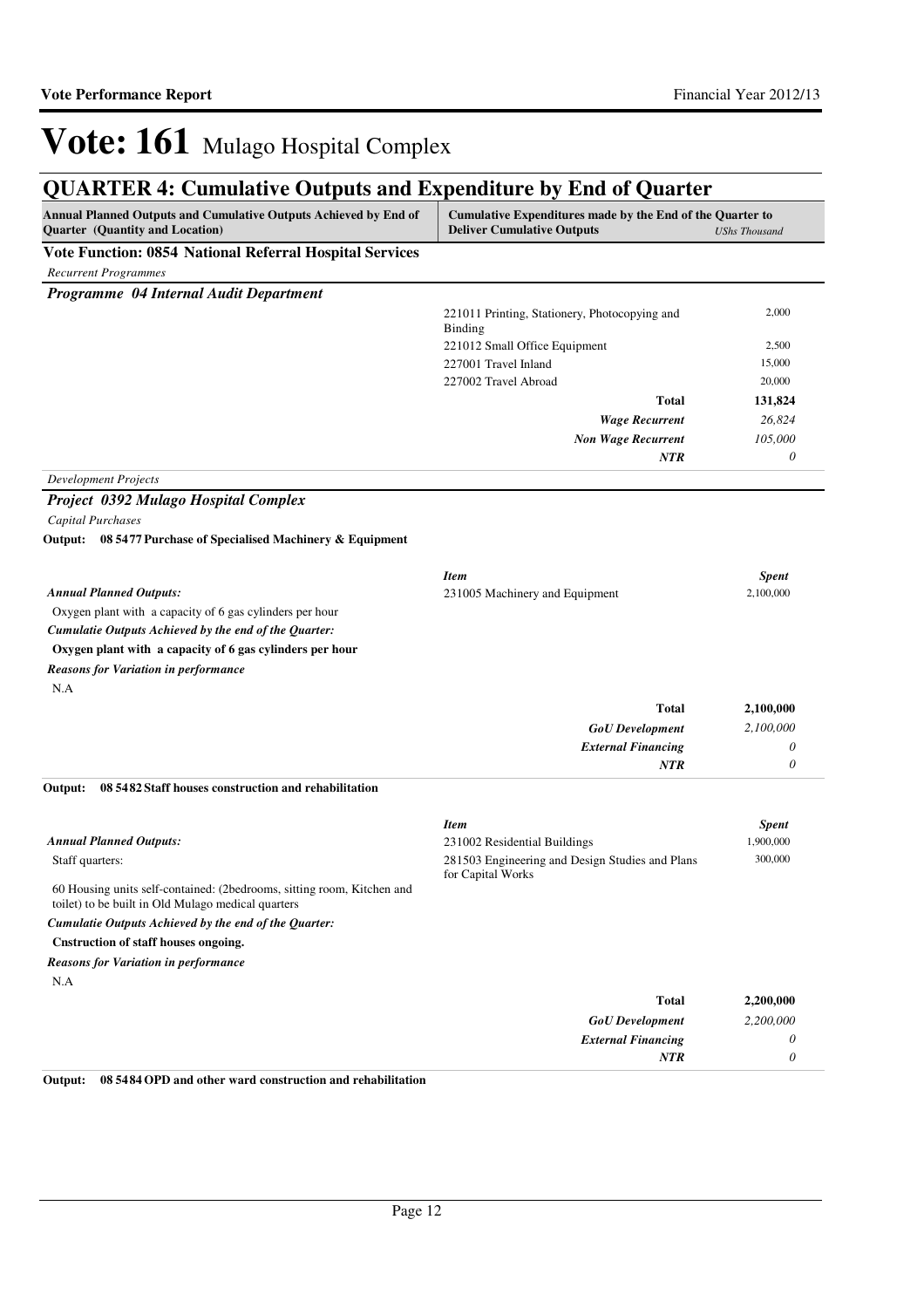## **QUARTER 4: Cumulative Outputs and Expenditure by End of Quarter**

| Annual Planned Outputs and Cumulative Outputs Achieved by End of<br><b>Quarter</b> (Quantity and Location) | Cumulative Expenditures made by the End of the Quarter to<br><b>Deliver Cumulative Outputs</b> | <b>UShs Thousand</b> |
|------------------------------------------------------------------------------------------------------------|------------------------------------------------------------------------------------------------|----------------------|
| <b>Vote Function: 0854 National Referral Hospital Services</b>                                             |                                                                                                |                      |
| <b>Development Projects</b>                                                                                |                                                                                                |                      |
| Project 0392 Mulago Hospital Complex                                                                       |                                                                                                |                      |
|                                                                                                            | <b>Item</b>                                                                                    | <b>Spent</b>         |
| <b>Annual Planned Outputs:</b>                                                                             | 231001 Non-Residential Buildings                                                               | 719,925              |
| Cumulatie Outputs Achieved by the end of the Quarter:                                                      |                                                                                                |                      |
| N.A                                                                                                        |                                                                                                |                      |
| <b>Reasons for Variation in performance</b>                                                                |                                                                                                |                      |
| N.A                                                                                                        |                                                                                                |                      |
|                                                                                                            | <b>Total</b>                                                                                   | 719,925              |
|                                                                                                            | <b>GoU</b> Development                                                                         | 719,925              |
|                                                                                                            | <b>External Financing</b>                                                                      | 0                    |
|                                                                                                            | <b>NTR</b>                                                                                     | 0                    |
|                                                                                                            | <b>GRAND TOTAL</b>                                                                             | 29,695,202           |
|                                                                                                            | <b>Wage Recurrent</b>                                                                          | 16,477,634           |
|                                                                                                            | <b>Non Wage Recurrent</b>                                                                      | 8,197,643            |
|                                                                                                            | <b>GoU</b> Development                                                                         | 5,019,925            |
|                                                                                                            | <b>External Financing</b>                                                                      | 0                    |
|                                                                                                            | <b>NTR</b>                                                                                     | 0                    |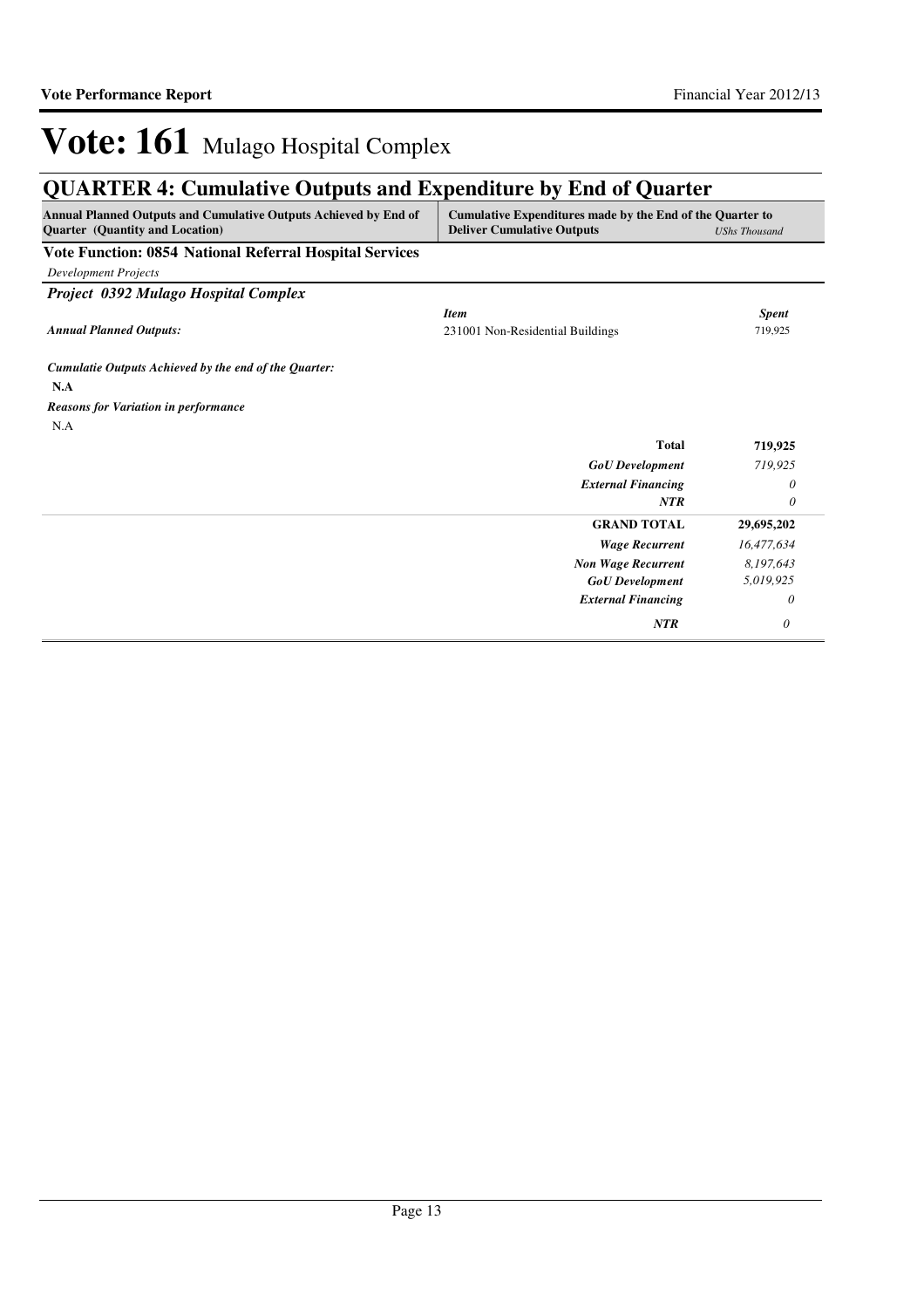#### **QUARTER 4: Outputs and Expenditure in Quarter Planned and Actual Outputs in Quarter (Quantity and Location) Expenditures incurred in the Quarter to deliver outputs**  *UShs Thousand* **Vote Function: 0854 National Referral Hospital Services** *Recurrent Programmes Programme 01 Management Outputs Funded* Transfers to IDI,Orthopaedic workshop,Professional Associations and Third parties **Transfers to Orthopaedic workshop,Professional Associations and Third parties 08 5451 Research Grants - National Referral Hospital Output:** *Wage Recurrent Non Wage Recurrent* **Total** *0 146,240 0* **146,240** *Actual Outputs Achieved in Quarter: Outputs Planned in Quarter: NTR* N.A *Reasons for Variation in performance Item Spent* 263106 Other Current grants(current) 146,240 *Outputs Provided* **08 5405 Hospital Management and Support Services - National Referral Hospital Output:**

|                                                                   | <b>Item</b>                                                     | <b>Spent</b> |
|-------------------------------------------------------------------|-----------------------------------------------------------------|--------------|
| <b>Outputs Planned in Quarter:</b>                                | 211101 General Staff Salaries                                   | 156,375      |
| Mechanism to control patient attendants put in place.             | 211103 Allowances                                               | 83,966       |
|                                                                   | 213001 Medical Expenses (To Employees)                          | 5,000        |
| Quarterly reports                                                 | 213002 Incapacity, death benefits and funeral<br>expenses       | 19,400       |
| Annual performance reports                                        | 221001 Advertising and Public Relations                         | 4,193        |
| Hospital fliers and bulletins.                                    | 221002 Workshops and Seminars                                   | 20,099       |
|                                                                   | 221003 Staff Training                                           | 24,600       |
| Radio and TV shows                                                | 221006 Commissions and Related Charges                          | 11,886       |
|                                                                   | 221007 Books, Periodicals and Newspapers                        | 4,994        |
| Informative Articles in print media.                              | 221009 Welfare and Entertainment                                | 22,314       |
| Minutes of various meetings.                                      | 221011 Printing, Stationery, Photocopying and<br><b>Binding</b> | 64,476       |
| Human resource welfare and duty facilitation support to over 2400 | 221012 Small Office Equipment                                   | 37,382       |
|                                                                   | 221016 IFMS Recurrent Costs                                     | 19,085       |
| All bills paid                                                    | 222001 Telecommunications                                       | 54,400       |
| Supplies and services procured                                    | 222002 Postage and Courier                                      | 2,500        |
| Salaries paid on time                                             | 222003 Information and Communications<br>Technology             | 24,973       |
|                                                                   | 223003 Rent - Produced Assets to private entities               | 41,500       |
| All buildings, plants and equipment maintained                    | 223004 Guard and Security services                              | 37,849       |
| Atleast 20 staffs trained                                         | 223005 Electricity                                              | 586,512      |
|                                                                   | 223006 Water                                                    | 229,250      |
| Vehicles maintained                                               | 223007 Other Utilities- (fuel, gas, f                           | 7,880        |
|                                                                   | 224002 General Supply of Goods and Services                     | 58,100       |
| Strategic Investment Plans developed                              | 227001 Travel Inland                                            | 10,242       |
| Oil and Gas procured (Methene, Procaine for lab use)              | 227002 Travel Abroad                                            | 105,754      |
| <b>Actual Outputs Achieved in Quarter:</b>                        | 227004 Fuel, Lubricants and Oils                                | 9,116        |
| <b>Quarterly reports</b>                                          | 228001 Maintenance - Civil                                      | 28,934       |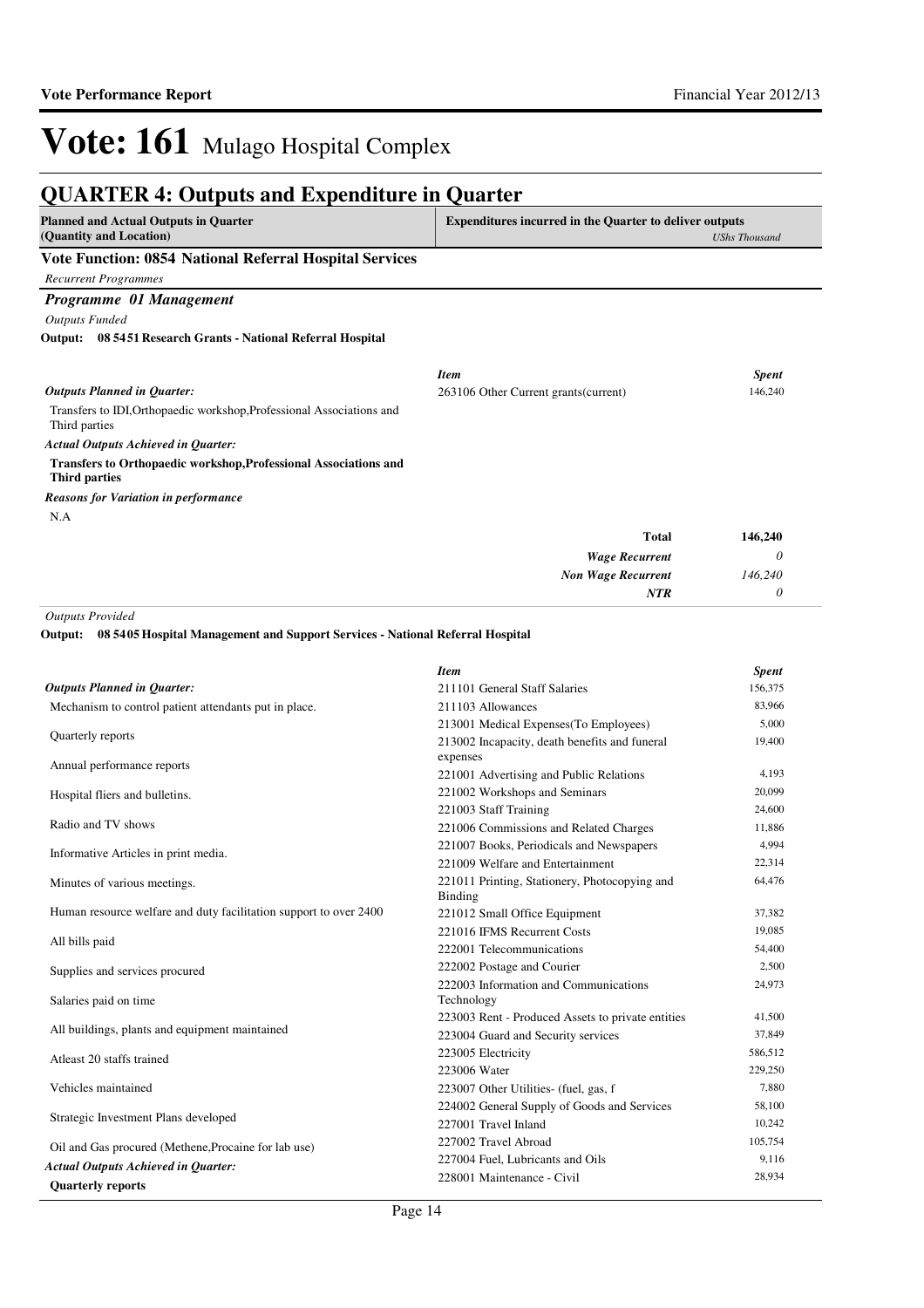### **QUARTER 4: Outputs and Expenditure in Quarter**

| <b>Planned and Actual Outputs in Quarter</b>            | <b>Expenditures incurred in the Quarter to deliver outputs</b> |               |
|---------------------------------------------------------|----------------------------------------------------------------|---------------|
| (Quantity and Location)                                 |                                                                | UShs Thousand |
| Vote Function: 0854 National Referral Hospital Services |                                                                |               |
| <b>Recurrent Programmes</b>                             |                                                                |               |
| Programme 01 Management                                 |                                                                |               |
|                                                         | 228002 Maintenance - Vehicles                                  | 14.440        |
| Annual performance report                               | 228004 Maintenance Other                                       | 13,700        |
| Informative Articles in print media.                    | Total                                                          | 1,698,920     |
|                                                         | <b>Wage Recurrent</b>                                          | 156.375       |
| Minutes of various meetings.                            | <b>Non Wage Recurrent</b>                                      | 1.542.545     |
|                                                         | NTR                                                            | 0             |

#### *Programme 02 Medical Services*

*Outputs Provided* **08 5401 Inpatient Services - National Referral Hospital Output:**

|                                                    | <b>Item</b>                                                  | <b>Spent</b> |
|----------------------------------------------------|--------------------------------------------------------------|--------------|
| <b>Outputs Planned in Quarter:</b>                 | 211101 General Staff Salaries                                | 4,202,759    |
| 37,500 inpatients attended to                      | 211102 Contract Staff Salaries (Incl. Casuals,<br>Temporary) | 317,753      |
| Average length of stay 7 days                      | 211103 Allowances                                            | 28,653       |
| <b>Actual Outputs Achieved in Quarter:</b>         | 221001 Advertising and Public Relations                      | 11,733       |
| 30,886 inpatients attended to                      | 221003 Staff Training                                        | 8,815        |
|                                                    | 221009 Welfare and Entertainment                             | 8,000        |
| Average length of stay 5 days                      | 221010 Special Meals and Drinks                              | 15,000       |
| <b>Reasons for Variation in performance</b><br>N.A | 221011 Printing, Stationery, Photocopying and<br>Binding     | 15,681       |
|                                                    | 221012 Small Office Equipment                                | 1,855        |
|                                                    | 224002 General Supply of Goods and Services                  | 234,711      |
|                                                    | 227001 Travel Inland                                         | 14,234       |
|                                                    | 227002 Travel Abroad                                         | 20,694       |
|                                                    | 228002 Maintenance - Vehicles                                | 3,175        |
|                                                    | 228004 Maintenance Other                                     | 136,380      |
|                                                    | Total                                                        | 5,019,442    |
|                                                    | <b>Wage Recurrent</b>                                        | 4,202,759    |
|                                                    | <b>Non Wage Recurrent</b>                                    | 816,684      |
|                                                    | <b>NTR</b>                                                   | 0            |

**08 5402 Outpatient Services - National Referral Hospital Output:**

|                                            | <b>Item</b>                                   | <b>Spent</b> |
|--------------------------------------------|-----------------------------------------------|--------------|
| <b>Outputs Planned in Ouarter:</b>         | 211103 Allowances                             | 67,158       |
| 217,558 outpatients attended to            | 221003 Staff Training                         | 7,125        |
|                                            | 221007 Books, Periodicals and Newspapers      | 1,500        |
| 15,198 emergencies attended to             | 221009 Welfare and Entertainment              | 9,000        |
| 61,250 specialised cases attended to       | 221011 Printing, Stationery, Photocopying and | 7,557        |
| <b>Actual Outputs Achieved in Ouarter:</b> | Binding                                       |              |
|                                            | 221012 Small Office Equipment                 | 3,220        |
| 139,621 outpatients attended to            | 224002 General Supply of Goods and Services   | 12,163       |
| 10,181 emergencies attended to             |                                               |              |
|                                            |                                               |              |

#### **24,557 specialised cases attended to** N.A *Reasons for Variation in performance*

| Total                 | 107,722 |
|-----------------------|---------|
| <b>Wage Recurrent</b> |         |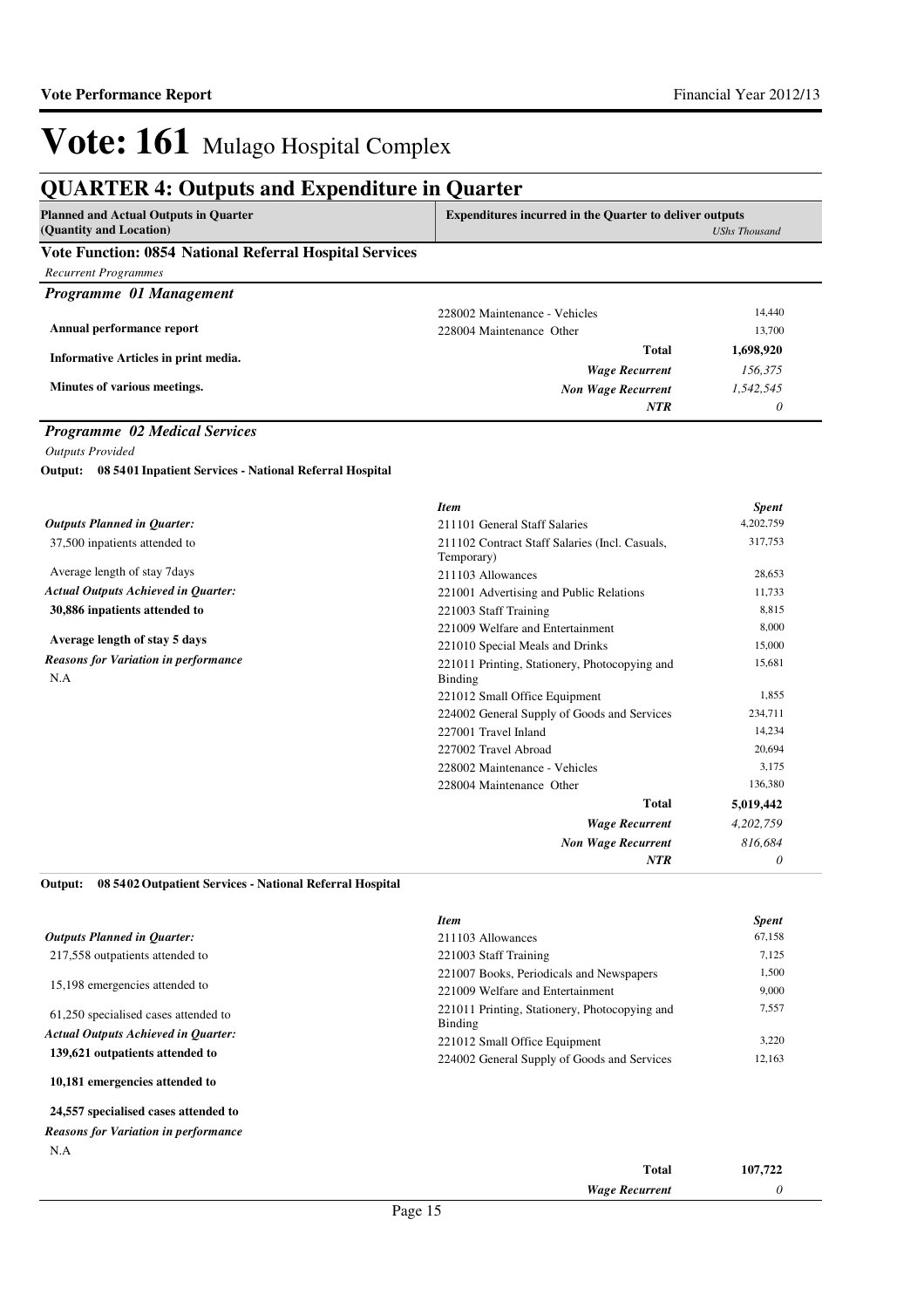### **QUARTER 4: Outputs and Expenditure in Quarter**

| Planned and Actual Outputs in Quarter                   | <b>Expenditures incurred in the Quarter to deliver outputs</b> |
|---------------------------------------------------------|----------------------------------------------------------------|
| (Quantity and Location)                                 | UShs Thousand                                                  |
| Vote Eurotian: 0854 National Defermal Hegrital Convices |                                                                |

#### **Vote Function: 0854 National Referral Hospital Services**

*Recurrent Programmes*

*Programme 02 Medical Services*

|                                                                                                    | <b>Non Wage Recurrent</b>                | 107.722      |
|----------------------------------------------------------------------------------------------------|------------------------------------------|--------------|
|                                                                                                    | <b>NTR</b>                               | 0            |
| 08 5403 Medical and Health Supplies Procured and Dispensed - National Referral Hospital<br>Output: |                                          |              |
|                                                                                                    | <b>Item</b>                              | <b>Spent</b> |
| <b>Outputs Planned in Ouarter:</b>                                                                 | 211103 Allowances                        | 118,701      |
| Drugs & Sundries dispensed                                                                         | 221001 Advertising and Public Relations  | 30,435       |
| <b>Actual Outputs Achieved in Ouarter:</b>                                                         | 221006 Commissions and Related Charges   | 10           |
| Drugs & Sundries dispensed                                                                         | 221007 Books, Periodicals and Newspapers | 525          |
| <b>Reasons for Variation in performance</b>                                                        | 221012 Small Office Equipment            | 1,200        |
| N.A                                                                                                | 227001 Travel Inland                     | 61,578       |
|                                                                                                    | 227002 Travel Abroad                     | 28,500       |
|                                                                                                    | 227004 Fuel. Lubricants and Oils         | 8,650        |

| 228001 Maintenance - Civil    | 39,177   |
|-------------------------------|----------|
| 228002 Maintenance - Vehicles | 7,407    |
| <b>Total</b>                  | 296,182  |
| <b>Wage Recurrent</b>         | $\theta$ |
| <b>Non Wage Recurrent</b>     | 296,182  |
| <b>NTR</b>                    | 0        |

#### **08 5404 Diagnostic Services - National Referral Hospital Output:**

|                                                                        | <b>Item</b>                      | <b>Spent</b> |
|------------------------------------------------------------------------|----------------------------------|--------------|
| <b>Outputs Planned in Ouarter:</b>                                     | 211103 Allowances                | 25,130       |
| Number of lab tests done(518,280)                                      | 221003 Staff Training            | 10.405       |
| Number of images done $(22, 236)$                                      | 227001 Travel Inland             | 12,332       |
| <b>Actual Outputs Achieved in Ouarter:</b>                             | 227004 Fuel, Lubricants and Oils | 5,000        |
| Number of lab tests done(470,891)<br>Number of images done( $20,213$ ) | 228002 Maintenance - Vehicles    | 7,300        |
| <b>Reasons for Variation in performance</b>                            |                                  |              |
|                                                                        |                                  |              |

N.A

| 60,167 | Total                     |
|--------|---------------------------|
|        | <b>Wage Recurrent</b>     |
| 60,167 | <b>Non Wage Recurrent</b> |
|        | NTR                       |

#### *Programme 03 Common Services*

*Outputs Provided*

**08 5405 Hospital Management and Support Services - National Referral Hospital Output:**

|                                                                          | <b>Item</b>                                 | <b>Spent</b> |
|--------------------------------------------------------------------------|---------------------------------------------|--------------|
| <b>Outputs Planned in Quarter:</b>                                       | 211101 General Staff Salaries               | 202,475      |
| Infrustractural maintenance                                              | 211103 Allowances                           | 9.125        |
|                                                                          | 221003 Staff Training                       | 12.196       |
| CPD/CMEs conducted                                                       | 221008 Computer Supplies and IT Services    | 29,567       |
| LAN expanded                                                             | 221009 Welfare and Entertainment            | 7.115        |
|                                                                          | 221012 Small Office Equipment               | 5,214        |
| Linen (Uniform for staffs, patient bedsheets, table cloths and curtains) | 224002 General Supply of Goods and Services | 15,760       |
| <b>Actual Outputs Achieved in Ouarter:</b>                               | 227001 Travel Inland                        | 26.635       |
| Infrustractural maintenance                                              | 227002 Travel Abroad                        | 17.400       |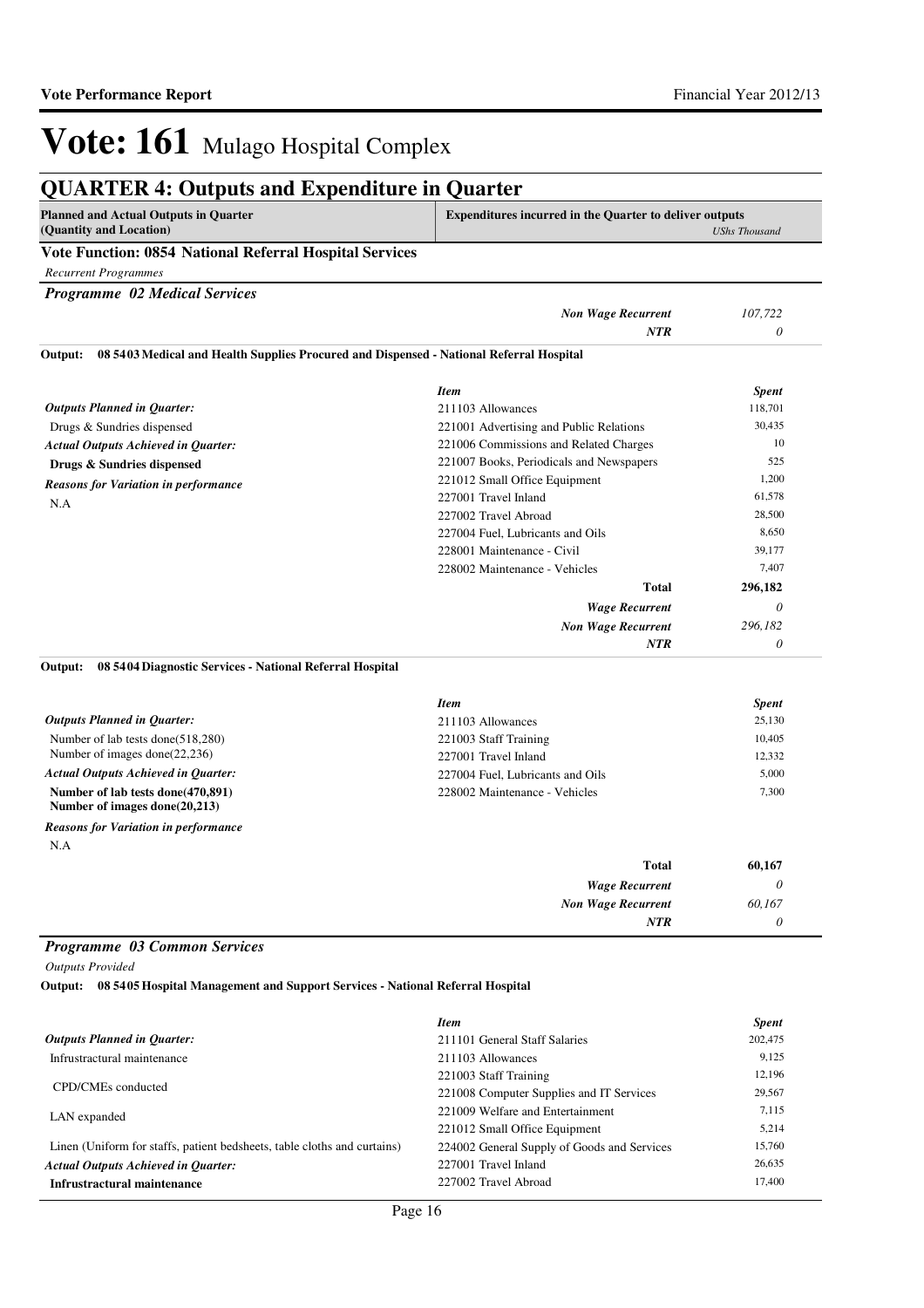## **QUARTER 4: Outputs and Expenditure in Quarter**

| <b>Planned and Actual Outputs in Quarter</b><br>(Quantity and Location)  | <b>Expenditures incurred in the Quarter to deliver outputs</b><br><b>UShs Thousand</b> |         |
|--------------------------------------------------------------------------|----------------------------------------------------------------------------------------|---------|
| Vote Function: 0854 National Referral Hospital Services                  |                                                                                        |         |
| <b>Recurrent Programmes</b>                                              |                                                                                        |         |
| <b>Programme 03 Common Services</b>                                      |                                                                                        |         |
|                                                                          | 227004 Fuel, Lubricants and Oils                                                       | 19,271  |
| <b>CPD/CMEs conducted</b>                                                | 228001 Maintenance - Civil                                                             | 67,090  |
|                                                                          | 228002 Maintenance - Vehicles                                                          | 8,871   |
| <b>LAN</b> expanded                                                      | 228003 Maintenance Machinery, Equipment and                                            | 30,557  |
| Linen (Uniform for staffs, patient bedsheets, table cloths and curtains) | Furniture                                                                              |         |
|                                                                          | Total                                                                                  | 451,276 |
| <b>Reasons for Variation in performance</b>                              | <b>Wage Recurrent</b>                                                                  | 202,475 |
| N.A                                                                      | <b>Non Wage Recurrent</b>                                                              | 248,801 |
|                                                                          | <b>NTR</b>                                                                             | 0       |

#### *Programme 04 Internal Audit Department*

*Outputs Provided*

**08 5405 Hospital Management and Support Services - National Referral Hospital Output:**

|                                             | <b>Item</b>                                              | <b>Spent</b> |
|---------------------------------------------|----------------------------------------------------------|--------------|
| <b>Outputs Planned in Quarter:</b>          | 211101 General Staff Salaries                            | 5,000        |
| 3 Audit reports                             | 211103 Allowances                                        | 29,420       |
| <b>Actual Outputs Achieved in Quarter:</b>  | 221002 Workshops and Seminars                            | 1,500        |
| 1 Audit report                              | 221003 Staff Training                                    | 1,250        |
| <b>Reasons for Variation in performance</b> | 221008 Computer Supplies and IT Services                 | 1,500        |
| N.A                                         | 221009 Welfare and Entertainment                         | 1,500        |
|                                             | 221011 Printing, Stationery, Photocopying and<br>Binding | 1,000        |
|                                             | 221012 Small Office Equipment                            | 1,250        |
|                                             | 227001 Travel Inland                                     | 10,450       |
|                                             | 227002 Travel Abroad                                     | 15,000       |
|                                             | <b>Total</b>                                             | 67,870       |
|                                             | <b>Wage Recurrent</b>                                    | 5,000        |
|                                             | <b>Non Wage Recurrent</b>                                | 62,870       |
|                                             | NTR                                                      | 0            |

*Development Projects*

*Project 0392 Mulago Hospital Complex*

*Capital Purchases*

**08 5477 Purchase of Specialised Machinery & Equipment Output:**

|                                             | <b>Item</b>                    | <b>Spent</b> |
|---------------------------------------------|--------------------------------|--------------|
| <b>Outputs Planned in Quarter:</b>          | 231005 Machinery and Equipment | 700,500      |
| N.A                                         |                                |              |
| <b>Actual Outputs Achieved in Quarter:</b>  |                                |              |
| N.A                                         |                                |              |
| <b>Reasons for Variation in performance</b> |                                |              |
| N.A                                         |                                |              |
|                                             | <b>Total</b>                   | 700,500      |
|                                             | <b>GoU</b> Development         | 700,500      |
|                                             | <b>External Financing</b>      | $\theta$     |
|                                             | NTR                            | 0            |

**Output: 08 5482 Staff houses construction and rehabilitation**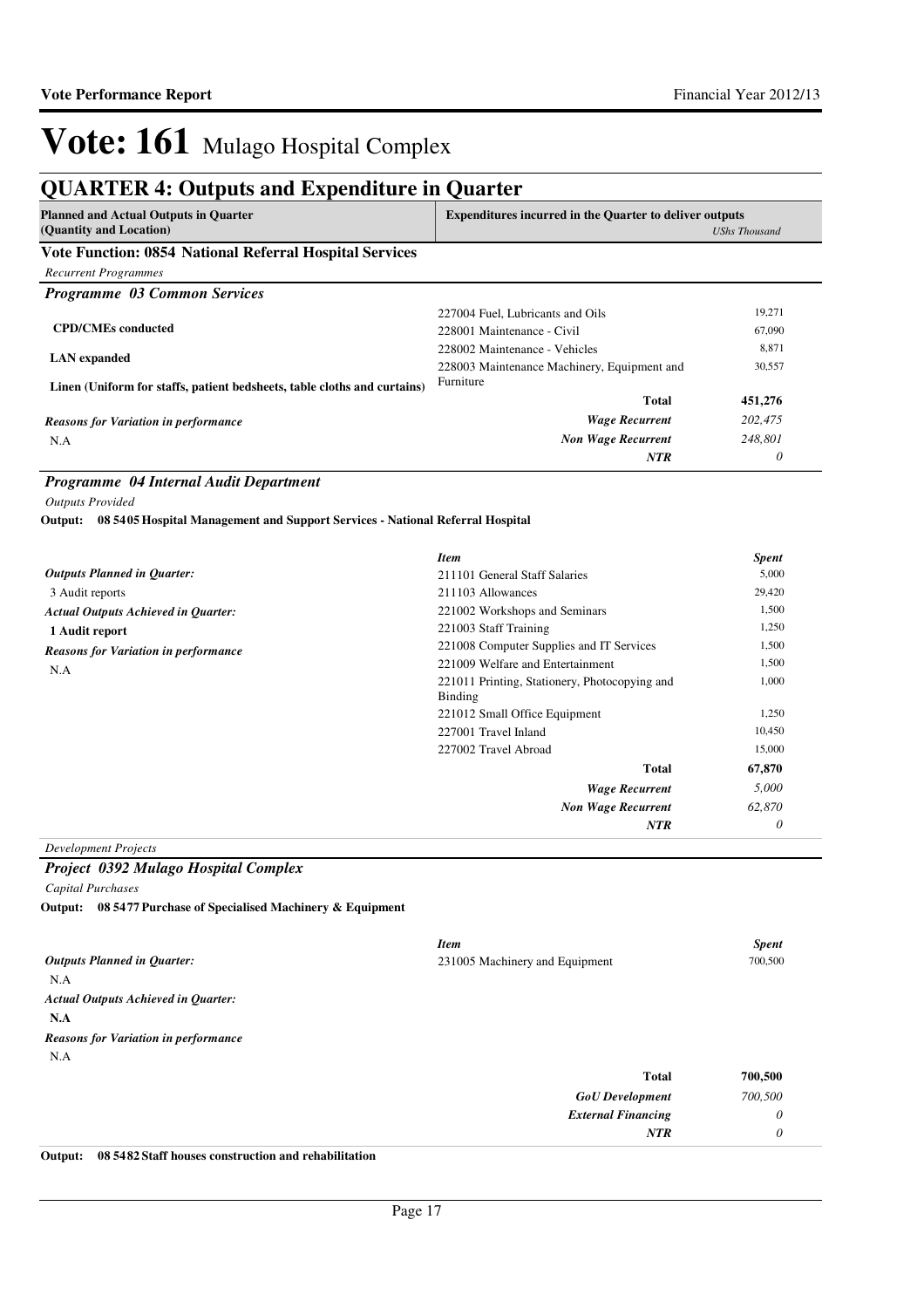*NTR 0*

# Vote: 161 Mulago Hospital Complex

| <b>Planned and Actual Outputs in Quarter</b><br><b>Expenditures incurred in the Quarter to deliver outputs</b> |                                                 |                      |  |
|----------------------------------------------------------------------------------------------------------------|-------------------------------------------------|----------------------|--|
| (Quantity and Location)                                                                                        |                                                 | <b>UShs Thousand</b> |  |
| Vote Function: 0854 National Referral Hospital Services                                                        |                                                 |                      |  |
| <b>Development Projects</b>                                                                                    |                                                 |                      |  |
| Project 0392 Mulago Hospital Complex                                                                           |                                                 |                      |  |
|                                                                                                                | <b>Item</b>                                     | <b>Spent</b>         |  |
| <b>Outputs Planned in Quarter:</b>                                                                             | 231002 Residential Buildings                    | 957,839              |  |
| Cnstruction of staff houses ongoing.                                                                           | 281503 Engineering and Design Studies and Plans | 300,000              |  |
| <b>Actual Outputs Achieved in Quarter:</b>                                                                     | for Capital Works                               |                      |  |
| Ground breaking of construction for staff houses done                                                          |                                                 |                      |  |
| <b>Reasons for Variation in performance</b>                                                                    |                                                 |                      |  |
| N.A                                                                                                            |                                                 |                      |  |
|                                                                                                                | <b>Total</b>                                    | 1,257,839            |  |
|                                                                                                                | <b>GoU</b> Development                          | 1,257,839            |  |
|                                                                                                                | <b>External Financing</b>                       | 0                    |  |
|                                                                                                                | NTR                                             | 0                    |  |
| 08 5484 OPD and other ward construction and rehabilitation<br>Output:                                          |                                                 |                      |  |
|                                                                                                                | <b>Item</b>                                     | <b>Spent</b>         |  |
| <b>Outputs Planned in Quarter:</b>                                                                             | 231001 Non-Residential Buildings                | 719,925              |  |
| N.A                                                                                                            |                                                 |                      |  |
| <b>Actual Outputs Achieved in Quarter:</b>                                                                     |                                                 |                      |  |
| N.A                                                                                                            |                                                 |                      |  |
| <b>Reasons for Variation in performance</b>                                                                    |                                                 |                      |  |
| N.A                                                                                                            |                                                 |                      |  |
|                                                                                                                | <b>Total</b>                                    | 719,925              |  |
|                                                                                                                | <b>GoU</b> Development                          | 719,925              |  |
|                                                                                                                | <b>External Financing</b>                       | 0                    |  |
|                                                                                                                | NTR                                             | $\theta$             |  |
|                                                                                                                | <b>GRAND TOTAL</b>                              | 10,526,083           |  |
|                                                                                                                | <b>Wage Recurrent</b>                           | 4,566,609            |  |
|                                                                                                                | <b>Non Wage Recurrent</b>                       | 3,281,210            |  |
|                                                                                                                | <b>GoU</b> Development                          | 2,678,264            |  |
|                                                                                                                | <b>External Financing</b>                       | 0                    |  |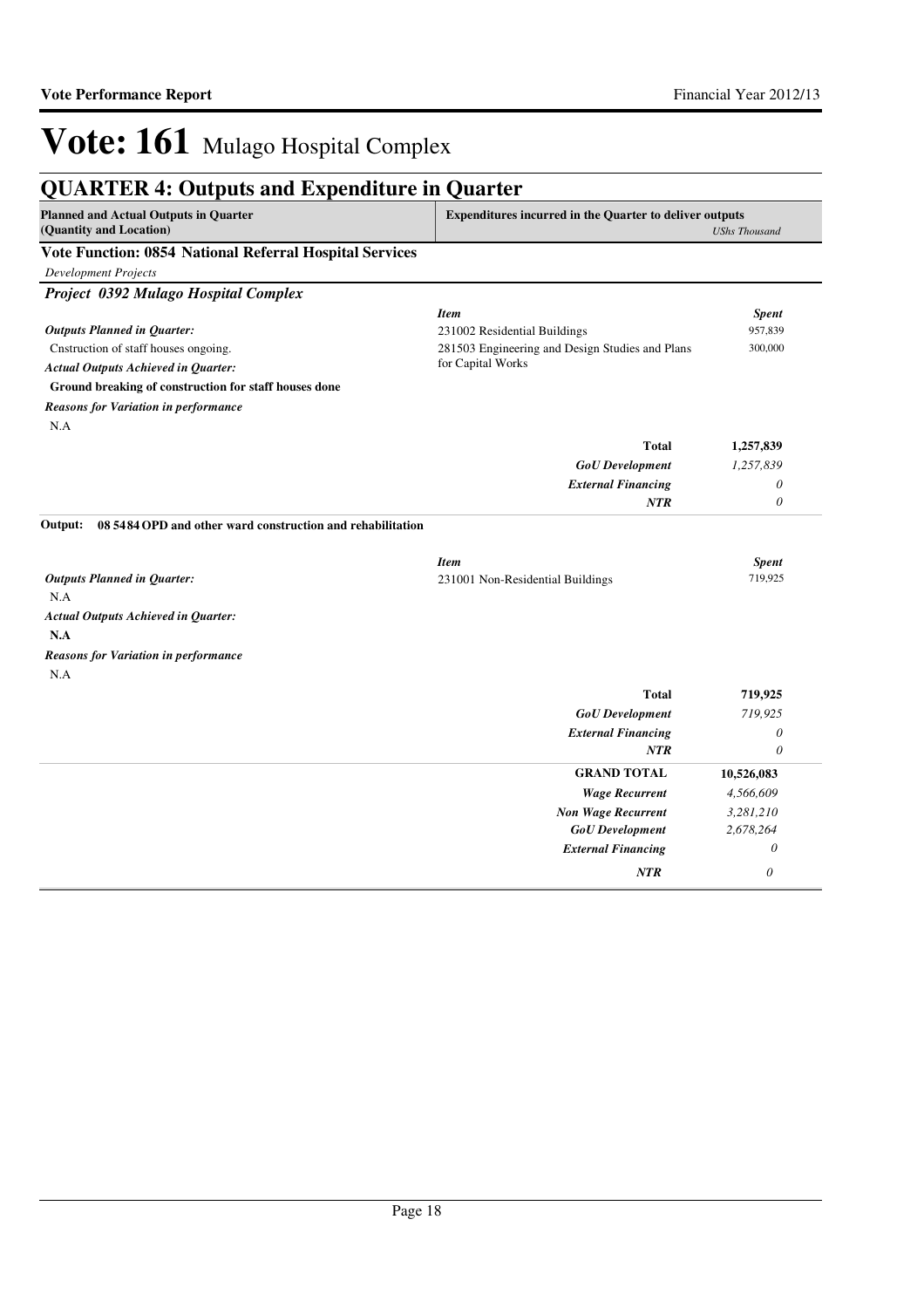### **Checklist for OBT Submissions made during QUARTER 1 of following FY**

*This is an automated checklist which shows whether data has been entered into the areas which are required for a complete quarterly submission. It does not verify the quality of the data that has been entered. A complete checklist is therefore a necessary, but not sufficient condition for a satisfactory submission to MoFPED.*

### *Project and Programme Quarterly Performance Reports and Workplans (Step 2)*

The table below shows whether output information, and where relevant donor and ntr data has been entered into the required areas for the quarterly performance reports and quarterly workplans under step 2.

### **Output Information**

|         | <b>Vote Function, Project and Program</b> | Q <sub>4</sub><br><b>Report</b> |
|---------|-------------------------------------------|---------------------------------|
|         | 0854 National Referral Hospital Services  |                                 |
|         | $\circ$ Recurrent Programmes              |                                 |
| $-02$   | <b>Medical Services</b>                   | Data In                         |
| $-01$   | Management                                | Data In                         |
| $-04$   | Internal Audit Department                 | Data In                         |
| $-03$   | <b>Common Services</b>                    | Data In                         |
|         | $\circ$ Development Projects              |                                 |
| $-0392$ | Mulago Hospital Complex                   | Data In                         |

#### **Donor Releases and Expenditure**

#### **NTR Releases and Expenditure**

|       | <b>Vote Function, Project and Program</b> | $\overline{O4}$<br><b>Report</b> |
|-------|-------------------------------------------|----------------------------------|
|       | 0854 National Referral Hospital Services  |                                  |
|       | $\circ$ Recurrent Programmes              |                                  |
| $-03$ | <b>Common Services</b>                    | Data In                          |
| $-02$ | <b>Medical Services</b>                   | Data In                          |
| $-01$ | Management                                | Data In                          |

### *Vote Performance Summary (Step 3)*

The table below shows whether information has been entered into the required fields in the vote performance summary tables for each vote functions under step 3.1:

| <b>Vote Function</b>                     | Perf.<br><b>Indicators</b> | Output<br><b>Summary</b> | <b>Actions</b> |
|------------------------------------------|----------------------------|--------------------------|----------------|
| 0854 National Referral Hospital Services | Data In                    | Data In                  | Data In        |

The table below shows whether data has been entered in the fields for key variances in budget execution under step  $3.2$ :

| $0.000 \, \omega_{\rm s} \omega_{\rm s}$<br><b>Type of variance</b> | Prog's<br><b>Projects</b> | Items/<br>Inputs | <b>Outputs</b> |
|---------------------------------------------------------------------|---------------------------|------------------|----------------|
| <b>Unspent Balances</b>                                             | Data In                   | Data In          | Data In        |
| Over expenditure vs budget                                          | Data In                   | Data In          | Data In        |